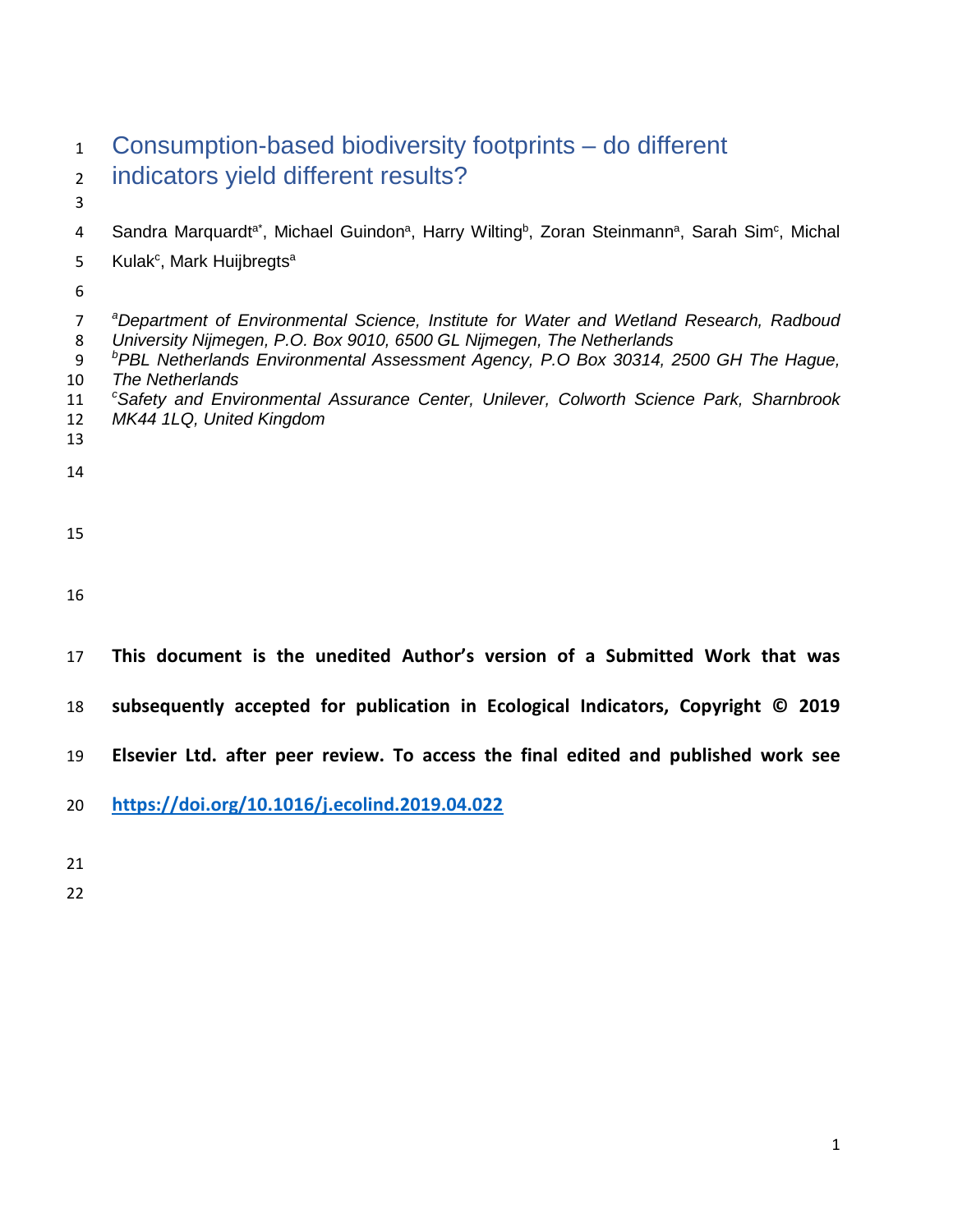# ABSTRACT

 Land use related to human consumption patterns leads to significant loss of biodiversity. Here, the implications of using different indicators in the calculation of biodiversity footprints caused by land use were analyzed. Footprints refer to the impacts related to the net consumption in a region. We calculated biodiversity footprints for 140 regions in the world with an environmentally-extended multi-regional input-output (EEMRIO) model. The EEMRIO links economic activities from the Global Trade Analysis Project (GTAP) database with land use and four indicators of biodiversity loss. We included three alpha diversity indicators (loss of mean species abundance, relative abundance and relative species richness) and one indicator of gamma diversity (vulnerability-weighted relative species richness loss). While the three alpha diversity indicators reflect local diversity within a site, the gamma diversity indicator captures global diversity by weighting regional species richness with species' extinction vulnerability in a 35 region. We found that the three alpha diversity footprints show close alignment ( $r_s > 0.93$ ), while 36 there was limited convergence between alpha and gamma diversity footprints ( $r_s < 0.22$ ). The alpha diversity indicators identified a diverse set of regions with high per capita consumption- based biodiversity footprints across the globe, while the gamma diversity indicator emphasized human consumption patterns threatening particularly tropical biodiversity. Although all footprints are positively related to rising household expenditure, this relationship was weaker and highly uncertain for the gamma diversity footprints. The alpha-based footprints also showed a negative relationship with population density, while the gamma-based footprint was not related to population density. Our results highlight the relevance of including both alpha and gamma diversity indicators in land-based biodiversity footprint calculations. 

- 
- Keywords (max 6): Biodiversity footprint; Multi-regional input-output analysis; Gamma diversity;
- Alpha diversity; Consumption; GTAP
- \*Corresponding author e-mail address: [s.marquardt@fnwi.ru.nl](mailto:s.marquardt@fnwi.ru.nl)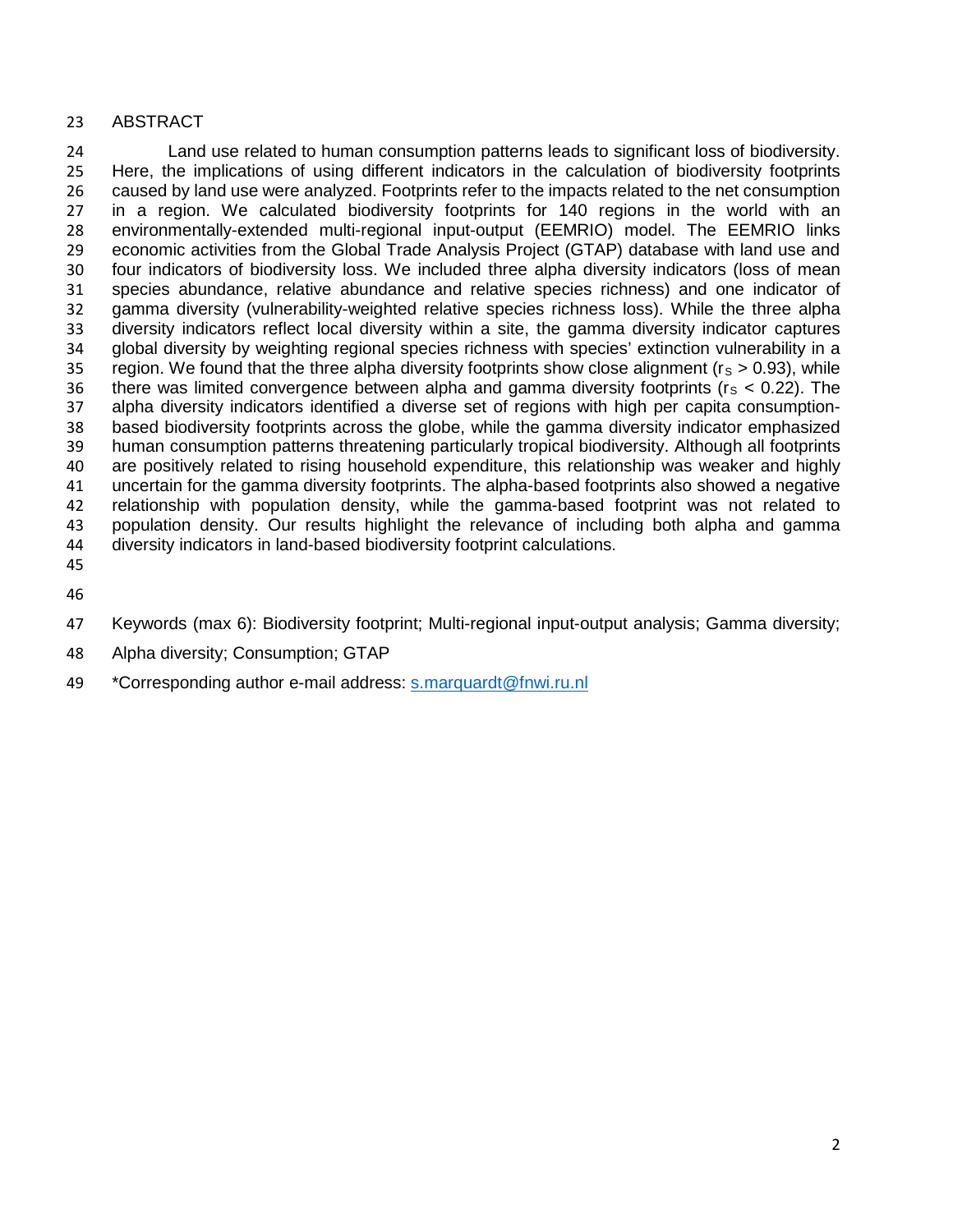#### 1. Introduction

 Biodiversity ultimately supports and stabilizes the provisioning of ecosystem services that are necessary for maintaining the production of food and fiber and regulating earth systems such as climate and freshwater (Cardinale et al., 2012; Isbell et al., 2017; Tilman et al., 2014). The impacts of human consumption on biodiversity can be assessed with multi-regional input-output (MRIO) analysis in which global industry transactions are translated into final demand for goods and services in the global economy (Miller and Blair, 2009). The economic relationships can be linked to environmental impacts to derive environmentally-extended (EE)MRIO models and compute production-based and/or consumption-based environmental footprints (e.g. Hertwich and Peters, 2009; Kitzes et al., 2016; Steen-Olsen et al., 2012; Weinzettel et al., 2013).

 While several biodiversity footprinting studies have been published, they have typically focused on one dimension of biodiversity, such as number or composition of species (Chaudhary et al., 2016a; Chaudhary and Kastner, 2016; Chaudhary and Brooks, 2017; Lenzen et al., 2012; Moran et al., 2016; Moran and Kanemoto, 2017; Verones et al., 2017; Wilting et al., 2017). Comprehensive assessments of biodiversity require consideration of different dimensions of biodiversity and different spatial scales (Isbell et al., 2017; Marques et al., 2018; Purvis and Hector, 2000; Santini et al., 2017, Schipper et al., 2016b). Although examples of comparing different biodiversity indicators for specific products exist (Nishijima et al., 2016), systematic evaluation of whether different biodiversity indicators provide additional insights in a global footprint context covering all economic flows is currently lacking. Indicators reflecting different biodiversity dimensions provide different insights: alpha diversity captures local biodiversity within a site; beta diversity reflects structural differences between sites and gamma diversity is the total species diversity in a landscape (Whittaker 1972).

 In this study, we quantified and compared different biodiversity indicators to derive consumption-based footprints of nations. We focused on land use as one of the key pressures on biodiversity (Murphy and Romanuk, 2014). To this end, we linked an MRIO model, based on the Global Trade Analysis Project (GTAP) database, with areas of land (forestry, pasture, cropland and urban) and the intensity of its use (low, medium, high). Land use was subsequently linked to three indicators of alpha diversity: loss of mean species abundance (Alkemade et al., 2009; Schipper et al., 2016a), loss of relative abundance (Newbold et al., 2016, 2015) and loss of relative species richness (Newbold et al., 2016, 2015) and one indicator of gamma diversity: loss of vulnerability-weighted global relative species richness (Chaudhary et al., 2016a, 2016b, 2015). All the chosen biodiversity indicators reflect long-term biodiversity effects of a specific land use type relative to a reference land use state.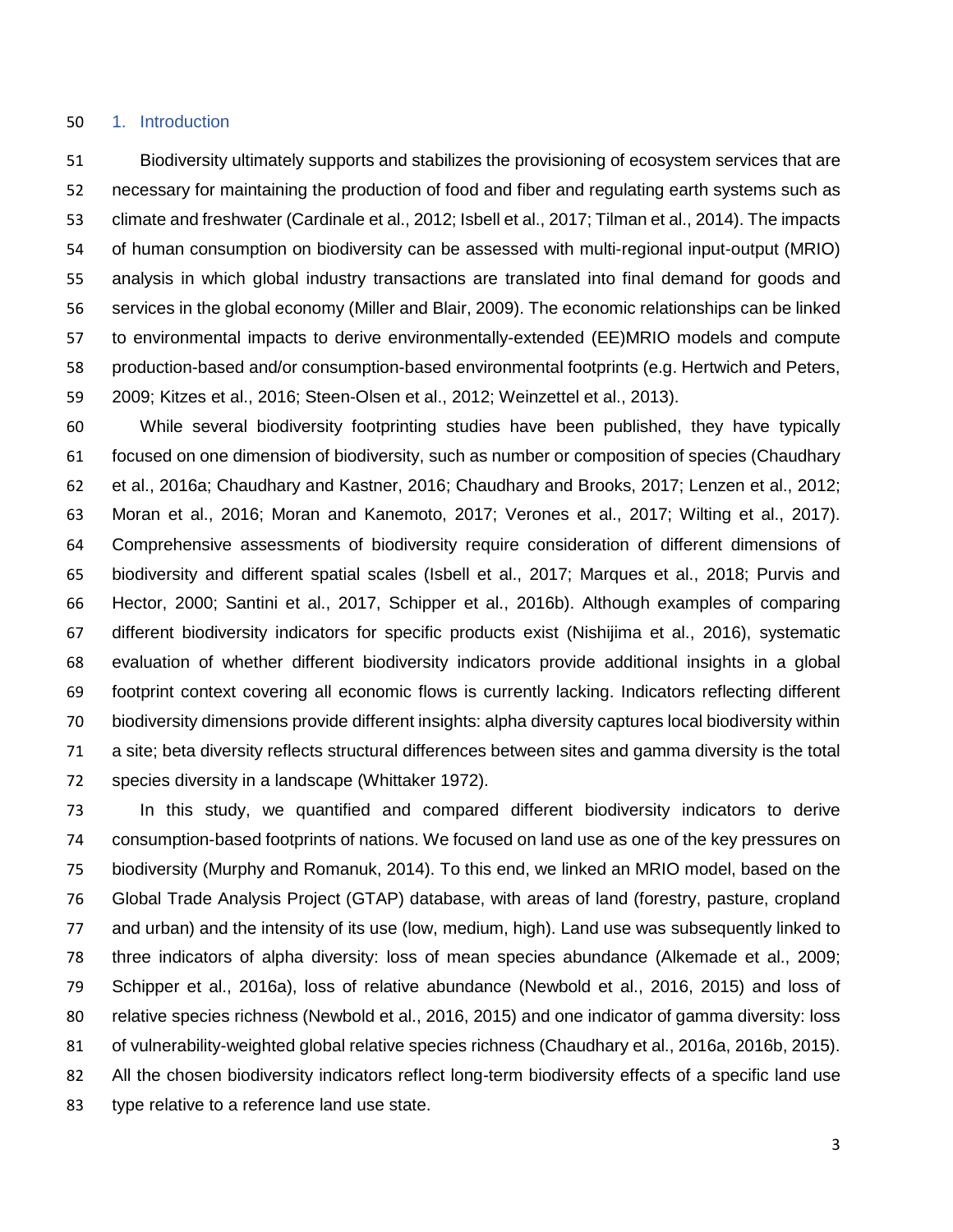Rising incomes, as an indicator of increasing prosperity, typically result in increased levels of consumption and thus consumption expenditure (Varian 2006). To understand how the four biodiversity footprints were linked to levels of prosperity, we tested the responsiveness of each of the per capita biodiversity footprints to per capita household expenditure. With increasing population density, less land is available for resource use thus driving technological development for improved resource use efficiency (Wiedmann et al., 2015; Wilting et al., 2017). To test for a systematic relationship between population density and per capita biodiversity footprints, we also included population density as a second explanatory variable.

2. Methods

## 2.1. Biodiversity footprint

 We calculated the biodiversity footprints following the approach employed by Wilting et al. (2017). The biodiversity footprint B of region j in the multi-regional context was defined as:

96 
$$
B^{j} = i(M^{\circ}D) (I - A)^{-1} y^{j} + m^{j} d^{j}
$$
 (1)

 with *i* being a vector of ones needed for the summation over all land use categories to arrive at the biodiversity footprint *B* of region *j*. *M* corresponds to the matrix of biodiversity loss factors (in percent of biodiversity loss per land use) per region and sector, and is linked to land use intensities, *D,* differentiated per region and sector, and land use category employed in this analysis. Both matrices, M and D, are defined for all regions and sectors per land use category; 102 elementwise multiplication of matrix components is indicated by the matrix operator °. *(I-A)<sup>-1</sup>* is the standard Leontief inverse matrix depicting information on industry use of imported and domestic intermediate inputs (Leontief, 1936). Vector *y* depicts the final demand for goods and services in region *j* from domestic and foreign origin. The Leontief inverse and final demand vector *y* were derived using the procedure described by Peters et al. (2011) to construct an MRIO table from 107 the GTAP database. To account for the direct linkage of land use to final demand the product *m*<sup>i</sup>d is added. *m* corresponds to the vector of biodiversity loss factors linked to land use in region *j* and vector *d* to the direct land use pressures for all land use categories by final consumers in region *j*.

#### 2.1.1 Biodiversity indicators

 To link biodiversity indicators to the MRIO framework, the indicators need to be applicable at the global scale and have sufficient detail on the definition of the underlying land use categories. This limited the range of potential indicators to three alpha diversity indicators (loss of mean species abundance, relative abundance at the local scale and relative within-sample species richness) and one indicator of gamma diversity (vulnerability-weighted relative species richness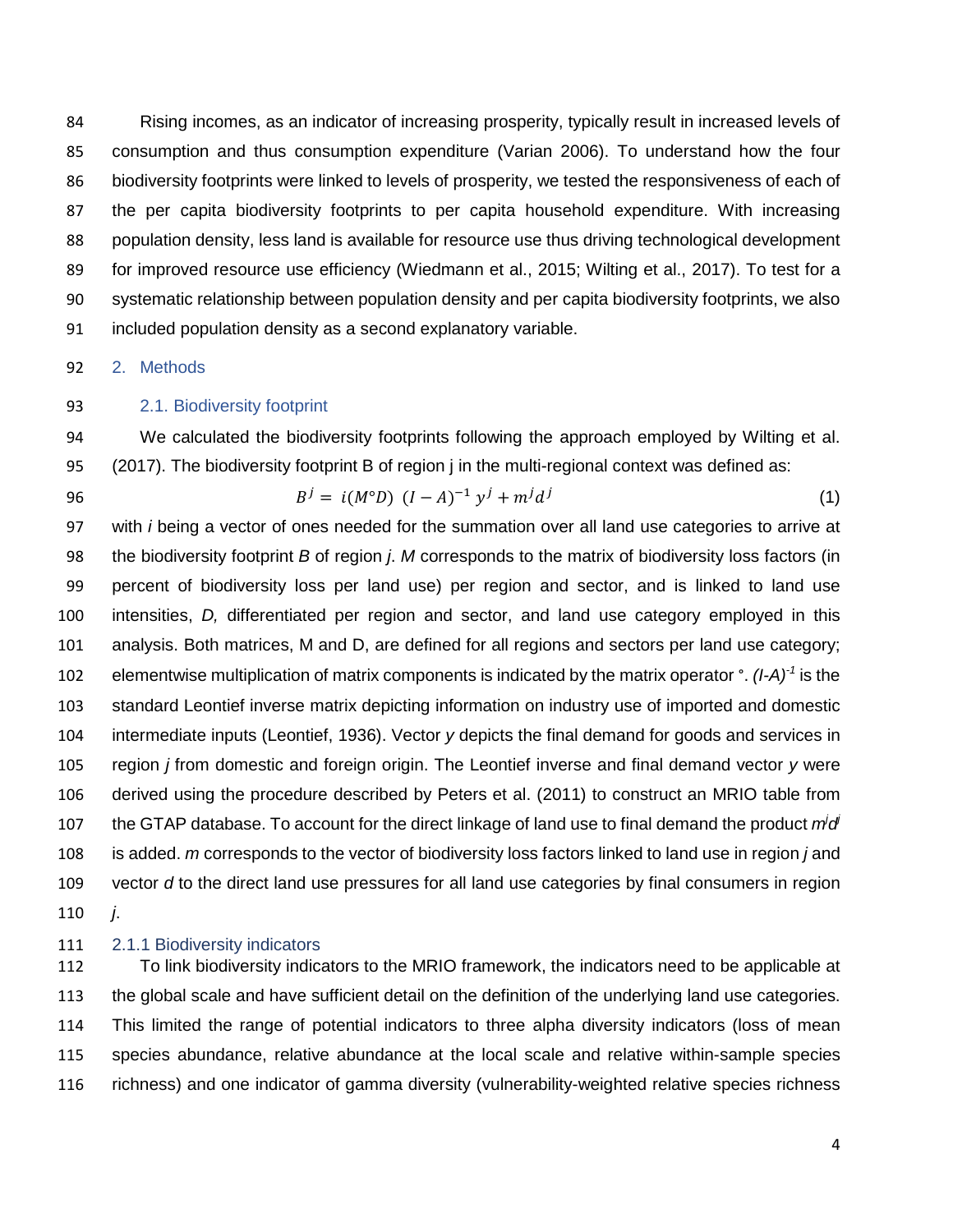- 117 loss). Table 1 provides an overview on the definition, diversity classification (following Whittaker,
- 118 1972), and characteristics of the respective biodiversity indicators.
- 119

120 **Table 1**<br>121 **Overview** Overview of indicators' classification, description and characteristics

| <b>Indicator</b>                            | Diversity classification <sup>1</sup><br>/Description                   | <b>Characteristics and limitations</b>                                                                | Source                                    |
|---------------------------------------------|-------------------------------------------------------------------------|-------------------------------------------------------------------------------------------------------|-------------------------------------------|
| <b>Mean</b><br>species<br>abundance         | <b>Classification:</b><br>Alpha (local within-site diversity)           | <b>Characteristics:</b><br>Generic factors for 16 land use<br>categories                              | Methodology:<br>Alkemade et<br>al. (2009) |
| (MSA) loss                                  | <b>Description:</b><br>The mean original species                        | Factors truncated at 1                                                                                | and Schipper<br>et al. (2016a)            |
|                                             | abundance (A) in disturbed<br>conditions relative to their              | (representing undisturbed habitat)                                                                    |                                           |
|                                             | presence in undisturbed<br>conditions (A <sub>ref</sub> ):              | Included taxa: mammals, birds,<br>reptiles, amphibians, terrestrial<br>invertebrates, vascular plants |                                           |
|                                             | $MSA_{loss} = 1 - \frac{1}{n_i} \sum_i \frac{A_i}{A_{ref,i}}$           | <b>Limitations:</b><br>Does not capture                                                               |                                           |
|                                             | based on n species $(n_i)$                                              | among site differences<br>species vulnerability                                                       |                                           |
| <b>Relative</b><br>abundance<br>$(RA)$ loss | <b>Classification:</b><br>Alpha (local within-site diversity)           | <b>Characteristics:</b><br>Generic factors for 13 land use<br>categories                              | Methodology:<br>Newbold et<br>al. (2015,  |
|                                             | <b>Description:</b><br>Sum of the measures of<br>abundance of all       | Factors not truncated at 1                                                                            | $2016$ <sup>2</sup>                       |
|                                             | taxa i at a site relative to<br>abundance in undisturbed<br>conditions. | (allowing for biodiversity gains<br>compared to the undisturbed<br>habitat)                           |                                           |
|                                             | $RA_{loss} = 1 - \frac{\sum_i A_i}{\sum_i A_{ref}}$                     | Included taxa: mammals, birds,<br>amphibians, reptiles, anthropods,<br>plants                         |                                           |
|                                             |                                                                         | <b>Limitations:</b><br>Does not capture<br>among site differences<br>species vulnerability            |                                           |
| <b>Relative</b>                             | <b>Classification:</b>                                                  | <b>Characteristics:</b>                                                                               | Methodology:                              |
| within-                                     | Alpha (local within-site diversity)                                     | Generic factors for 13 land use                                                                       | Newbold et                                |
| sample                                      |                                                                         | categories                                                                                            | al. (2015,                                |
| species<br>richness                         | <b>Description:</b><br>Number of taxa at a given site in                | Included taxa: mammals, birds,                                                                        | 2016)                                     |
| (RWSR) loss                                 | a standardized sampling unit <sup>3</sup> $(S)$                         | amphibians, reptiles, anthropods,                                                                     |                                           |
|                                             | relative to the number of taxa in<br>an undisturbed habitat (Sref).     | plants                                                                                                |                                           |
|                                             |                                                                         | <b>Limitations:</b>                                                                                   |                                           |
|                                             | $RWSR_{loss} = 1 - \frac{S}{S_{ref}}$                                   | Does not capture                                                                                      |                                           |
|                                             |                                                                         | among site differences<br>species vulnerability                                                       |                                           |
|                                             |                                                                         | changes in species                                                                                    |                                           |
|                                             |                                                                         | composition                                                                                           |                                           |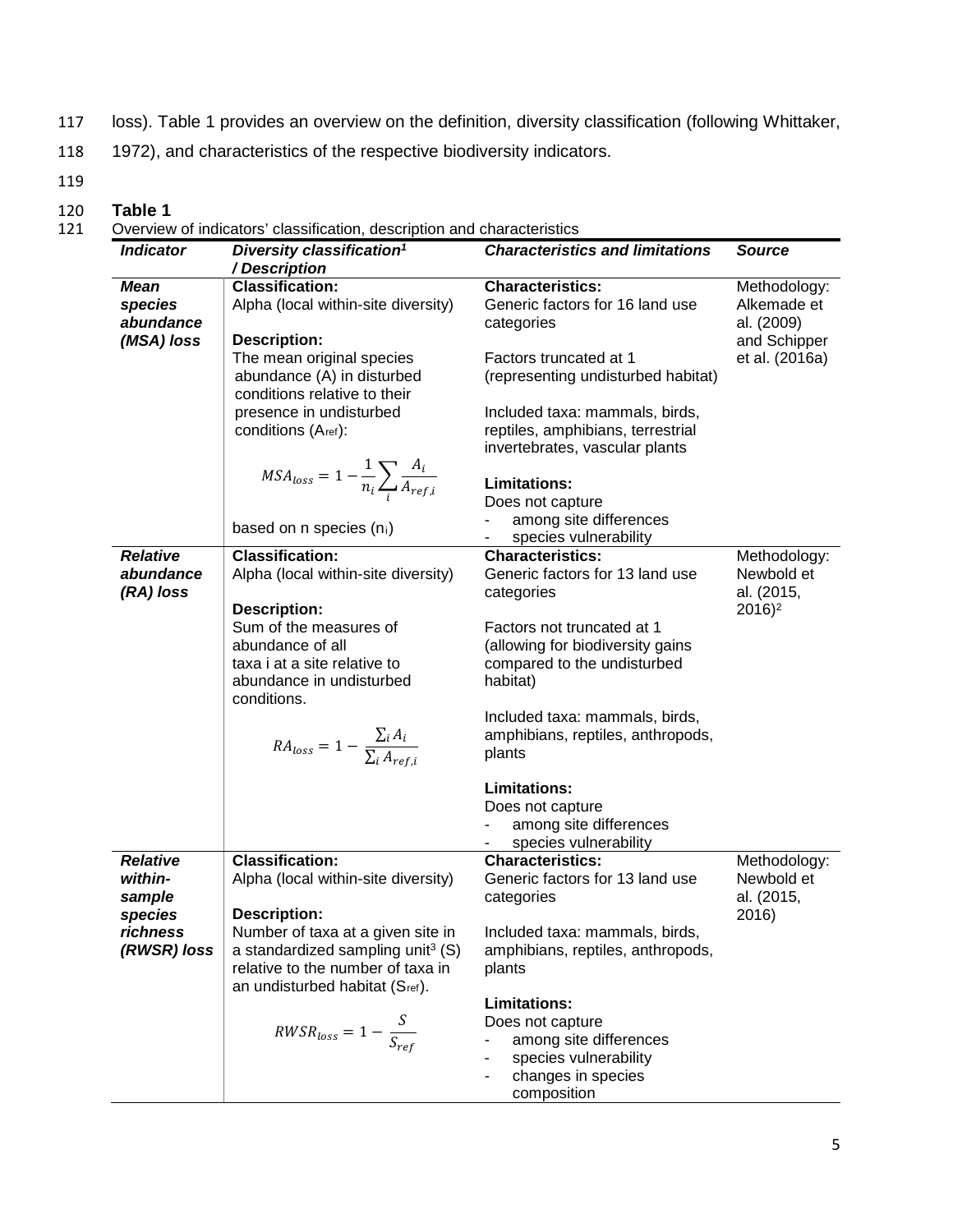| <b>Vulnerability</b> | <b>Classification:</b>                                                                                                                                                                                                                                                               | <b>Characteristics:</b>                  | Methodology:         |
|----------------------|--------------------------------------------------------------------------------------------------------------------------------------------------------------------------------------------------------------------------------------------------------------------------------------|------------------------------------------|----------------------|
| -weighted            | Gamma (global across-site                                                                                                                                                                                                                                                            | Ecoregion-specific factors for six       | Chaudhary et         |
| global<br>relative   | diversity)                                                                                                                                                                                                                                                                           | land use categories <sup>7</sup>         | al. (2015,<br>2016a. |
| species              | <b>Description:</b>                                                                                                                                                                                                                                                                  | Included taxa: mammals, birds,           | 2016b)               |
| $(VGSR)^4$ loss      | Loss in global relative species<br>richness associated with land use<br>type (i) in country (c) per taxon (t).                                                                                                                                                                       | reptiles, amphibians, vascular<br>plants |                      |
|                      | Sloss is the land use and country-                                                                                                                                                                                                                                                   | <b>Limitations:</b>                      |                      |
|                      | specific species loss, $S_{w,t}$ is the                                                                                                                                                                                                                                              | Does not capture                         |                      |
|                      | global number of species of taxon<br>t summed over all land use types<br>and countries, $VS_c$ <sup>5</sup> is the<br>country-specific vulnerability for<br>global extinction based on IUCN <sup>6</sup><br>and VS <sub>w</sub> the world average<br>vulnerability score of taxon t. | changes in species<br>composition        |                      |
|                      | $VGSR_{loss_{i,c,t}} = \frac{S_{loss,i,c,t}}{S_{w,t}} \cdot \frac{V S_{c,t}}{V S_{w,t}}$                                                                                                                                                                                             |                                          |                      |

- 122 Notes:
- 123 <sup>1</sup>Following Whittaker (1972): alpha diversity captures biodiversity within a site and gamma diversity reflects 124 the total diversity.
- 124 the total diversity.<br>125  $2\%$  eventual the
- <sup>2</sup>We obtained the exact coefficients in log-transformed format through personal communication with Tim 126 Newbold in June 2017.
- 127 3Calculated based on methodology in Gotelli and Colwell (2001)
- 128 4The vulnerability-weighted relative species richness loss (expressed in potentially disappeared fraction
- 129 (PDF) per square meter) is obtained by a weighted average of the taxon-specific VGSR $_{loss}$  over all taxa 130 giving equal weighting to plants and animal taxa and equal weighting within the animal taxa. giving equal weighting to plants and animal taxa and equal weighting within the animal taxa.
- 131 5Through vulnerability-weighting, actual species richness loss (in number of species lost) was weighted by
- 
- 132 the vulnerability-weighted global species richness to arrive at a fraction of species lost (dimensionless).<br>133 Consequently, the gamma diversity indicator differs between countries due to (i) differences in species 133 Consequently, the gamma diversity indicator differs between countries due to (i) differences in species<br>134 richness between ecoregions and (ii) differences in vulnerability of the species occurring in different
- richness between ecoregions and (ii) differences in vulnerability of the species occurring in different
- 135 ecoregions. This does not alter the spatial scale of the indicator but allows for inter-country comparisons 136 regarding country's contributions to global extinction. See Chaudhary et al. (2015, 2016b) for a more
- 137 detailed description of the calculation procedure.
- 138 <sup>6</sup> fUCN International Union for Conservation of Nature.<br>139 <sup>7</sup> Factors are available at an ecoregion or country level a
- 139 <sup>7</sup>Factors are available at an ecoregion or country level and for five taxa. We used the country level factors<br>140 in our analysis. As our regional classification also includes aggregates composed of several countries,
- in our analysis. As our regional classification also includes aggregates composed of several countries, there
- 141 were cases where we needed to aggregate the supplied loss factors. This was done in compliance with 142 Chaudhary et al.'s (2015) geographical aggregation formula by computing area-weighted loss factors
- 142 Chaudhary et al.'s (2015) geographical aggregation formula by computing area-weighted loss factors 143 (equation S8). 144
- 145 Consequently, there is, by definition, a high correlation between RWSR-based footprints
- 146 versus MSA- and RA-based footprints. For this reason, we chose to show the MSA- and RA-
- 147 based footprints in the main text and the RWSR-based footprints in the supporting information.
- 148 2.2. Data compilation
- 149 2.2.1. Specification of land use classes and derivation of region-specific land use areas
- 150 We harmonized the land use categorization from the different data sources to allow for a
- 151 consistent application of the biodiversity indicators. The land use categories reflect the type (e.g.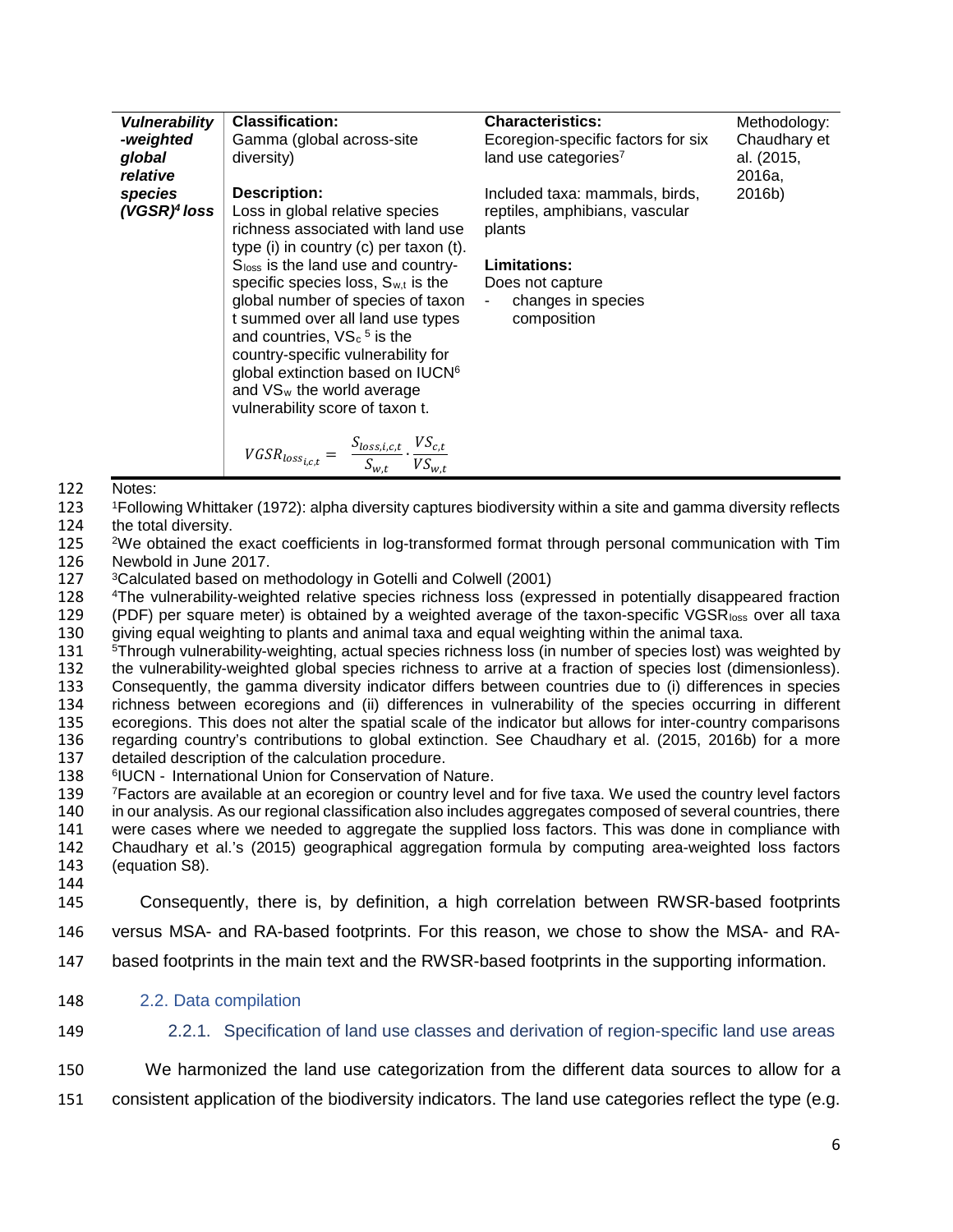cropland) and intensity (e.g. low-input farming) or production system (e.g. reduced impact logging) of the land use. Table A1 (Supplementary information) provides a detailed overview of the 19 different land use classes after harmonization, as well as corresponding nomenclature in the different original sources.

 Information on land use served as the link between biodiversity loss and global economic relationships. To derive hectare values for land use differentiated according to our 19 land use categories, we primarily used the country-specific land use data from the Food and Agriculture Organization (FAO) database (FAO, 2017). As the FAO does not provide details about the intensity of cropland or forest land use or stocking densities on pasture; we disaggregated the FAO data according to other data sources. The Supplementary information (Section A2) provides a detailed explanation of the individual steps associated with this data processing. These steps are summarized below.

 We used FAO data to derive arable land areas per crop and country. We then distinguished arable land area per production system and crop based on country-specific relative shares. Relative shares differentiate between the production systems 'irrigated high inputs', 'rain- fed high input', 'rain-fed low input' and 'rain-fed subsistence' per crop and are based on the Spatial Production Allocation Model (SPAM) (You et al., 2014).

 Our pasture land use categories were derived using stocking densities and type of vegetation as the main defining elements. FAO pasture areas were disaggregated using animal density information contained in the Gridded Livestock of the World maps (Robinson et al., 2014) and maps on global biomes (Olson et al., 2001).

 For a differentiation between the different forest production systems, 'plantation forest', 'clear-cut forest', 'selectively logged forest' and 'reduced impact logging (RIL) forest', we used area shares of these production systems as identified by Arets et al. (2011). As the FAO does not provide explicit area information for urban areas, we chose to use values provided by the ESA Climate Change Initiative (ESA CCI, 2017).

# 2.2.2. Allocation of region-specific land use areas per land use class to economic sectors

 The GTAP databases represent the world economy for a single year, valued in US dollars. They are based on the harmonization of national input-output tables, bilateral trade, macroeconomic and protection data (Narayanan et al., 2015). The databases are typically used to project the effects of economic shocks on the global economy using computable general equilibrium (CGE) analysis; however, the databases can also be transformed into an MRIO table.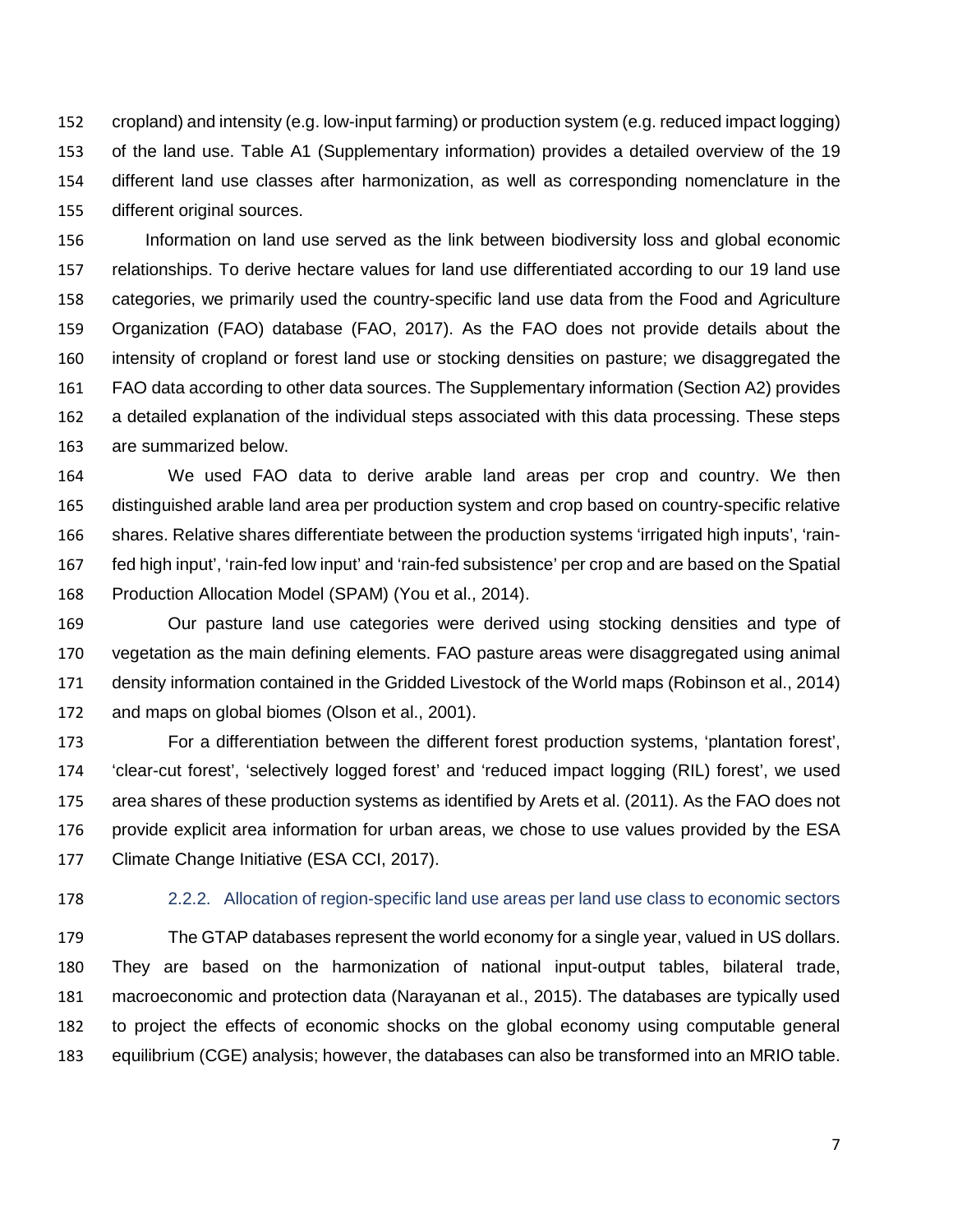We used the GTAP Power Database, which is an extension to the standard GTAP database with more detail in the energy sectors (Peters, 2016).

 To construct an MRIO table using the GTAP Power-Database, we followed the methods of Peters et al. (2011). The output was an MRIO table for 2011 with 140 regions (individual countries and aggregate regions) and 68 economic sectors. Compared to other databases (e.g. World Input-Output Database (WIOD) (Timmer et al., 2015), Eora (Lenzen et al., 2012) and Exiobase (Wood et al., 2014)), GTAP provides higher regional detail for all continents and, compared to WIOD and the harmonized Eora, a higher resolution in agricultural sectors (14 sectors in total, including eight crop sectors). Furthermore, the GTAP database is periodically updated and expanded to include more regions and/or more sectors.

 The GTAP database provides less regional and sectoral detail than the FAO statistics. Therefore, we aggregated the relevant FAO crop-specific areas to the eight GTAP crop sectors (Supplementary information, Table A3). As GTAP livestock sectors include different types of livestock, pasture areas were allocated to the three livestock sectors using each sector's share of land value-added. Following the approach by Wilting et al. (2017), we allocated urban areas to final consumers (see Supplementary information Section A2 for further details).

2.3. Footprint analysis and comparison

## 2.3.1. Biodiversity footprint comparison

 We calculated the biodiversity footprints according to Eq. 1. Subsequently, we compared the ranking of the 140 GTAP-regions' alpha and gamma footprints using spearman rank correlations. A high spearman rank correlation between two biodiversity footprints implies low added value of including these two indicators separately; low correlation shows that the two indicators provide additional regional insights for a biodiversity assessment.

 Additionally, testing for correlation between the generic alpha diversity loss factors revealed 208 high correlation between each of the abundance-based alpha diversity loss factors ( $r = 0.88$  for 209 MSA and  $r = 0.8$  for RA) and the species richness-based alpha diversity loss factors (RWSR); 210 correlation between the abundance-based factors is, however, limited  $(r = 0.62)$  (compare Supplementary information, Section A4.2). For this reason, we show the results of the MSA- and RA-based footprints in the main text and the RWSR-based footprints in the supporting information.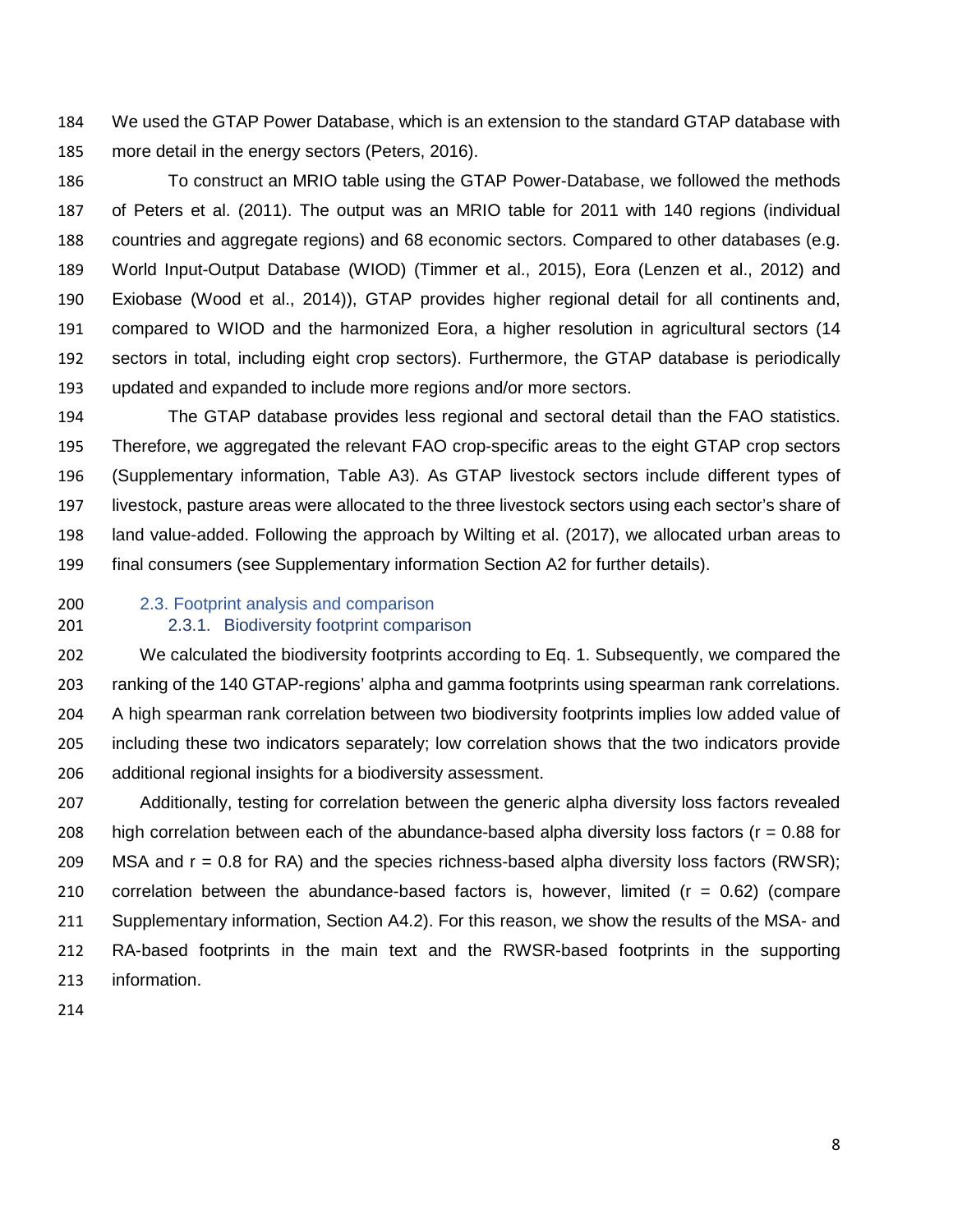### 2.3.2. Prosperity and population density as drivers of biodiversity footprints

 We tested the responsiveness of each of the per capita footprints to per capita household expenditure and population density allowing for linear and quadratic terms. The quadratic terms in the regression account for the possibility of a non-linear relationship with expenditure and/or population density and were only included if the linear term of the variable was retained in the final model. Values for 2011 household expenditure (in purchasing power parity (PPP) corrected US dollars) and population were taken from the World Bank World Development Indicators database (World Bank, 2018). The corrected Akaike Information Criterion (AICc) was used to select the best model among all possible combinations (see Section A5).

 Following Wilting et al. (2017), we calculated the sensitivity towards changes in expenditure and population density for each biodiversity footprint. The sensitivity was summarized by the relative difference *d*, calculated as:

$$
d = \frac{|B_1 - B_2|}{\frac{B_1 + B_2}{2}} \tag{2}
$$

 With *B1* and *B2* corresponding to the biodiversity footprints calculated using the minimum and maximum, respectively, of the explanatory variable of interest and the mean of the remaining explanatory variable in the regression equation.

## 2.3.3. Uncertainty analysis

 To test the variation in our footprint results due to uncertainty in biodiversity loss factors, we conducted a Monte Carlo simulation (10,000 iterations). The uncertainty in the alpha loss factors was reflected by a normal distribution, as derived from Newbold et al. (2016) for RA and RWSR loss and Alkemade et al. (2009) for MSA loss. The uncertainty in the gamma loss factors was reflected by a beta pert distribution, as derived from Chaudhary et al. (2016b). Further details of deriving the uncertainty distributions are described in the Supplementary information, Section A4.4.

# 2.3.4 Comparison with land footprint

 Finally, we tested the added value of biodiversity footprints compared to land footprints (Supplementary information, Section A4.3). Land footprints represent the total amount of land area required for per capita consumption in a country without considering biodiversity loss factors. These were calculated using Eq. 1 without including the biodiversity loss factors.

 We compared the biodiversity and land footprint ranking of the 140 GTAP-regions with spearman rank correlation. A high spearman rank correlation between biodiversity and land footprint indicators implies low added value of including biodiversity as a separate indicator, while low correlation shows that biodiversity indicators indeed provide additional regional insights.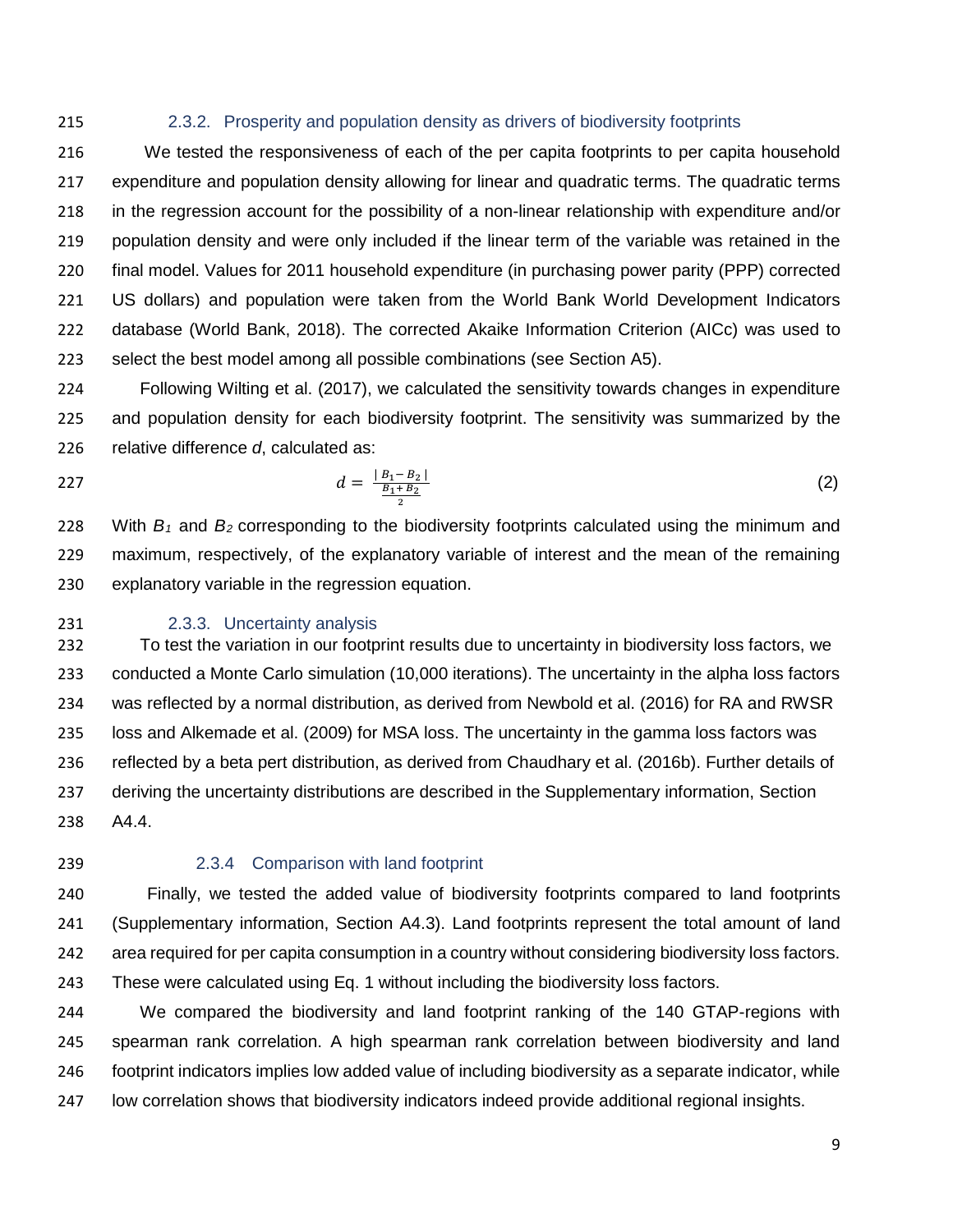#### 3. Results

### 3.1. Footprints of nations

 Alpha diversity-based results showed close regional alignment (Fig. 1). Australia, Botswana, Canada and Russia ranked among the top ten countries, while India, China, Bangladesh had the lowest per capita biodiversity footprints. Note that among the alpha diversity footprints, MSA-based footprints of Uruguay and Paraguay were relatively low compared to RA- based footprints (Fig. 2A). For Kazakhstan the situation was reversed. Compared to loss factors for RA, loss factors for MSA are relatively high for cropland compared to pasture (compare Supplementary information, Table A4). This explains why Kazakhstan, with a relatively high crop consumption, has a relatively high MSA-based biodiversity footprint. The average uncertainty was +/- 20% for MSA footprints, +/- 40% for RA footprints and +/- 16% for RWSR footprints (for country-specific values see Supplementary data, Tables B1-B3).

 Contrastingly, the gamma diversity results identified primarily tropical regions, such as Madagascar, the Caribbean and Brazil, as having high per capita footprints (Fig. 1; Fig. 2B, C). Pakistan, Mongolia and Bangladesh were among the countries with the lowest per capita gamma diversity footprints. The average uncertainty was -60 to +85% (for country-specific values see Supplementary data, Tables B4).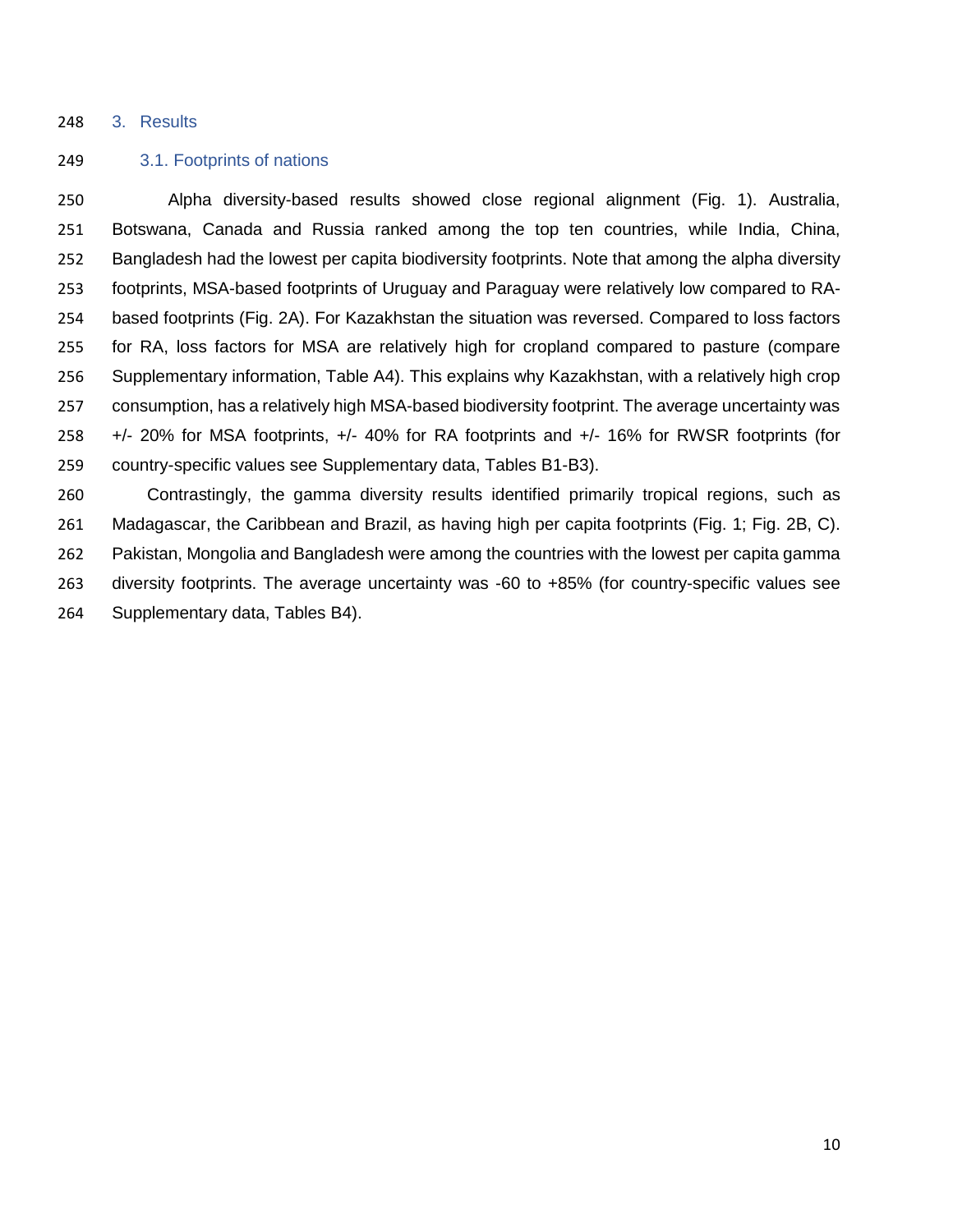

B) RA loss (average: 0.13 [ha per capita])



C) VGSR loss (average: 0.61 10<sup>-9</sup> [PDF per capita])



 **Fig. 1.** Region-specific differences (in %) in biodiversity footprints per capita compared to the average per capita footprint for (A) mean species abundance loss, (B) relative abundance loss, and (C) vulnerability-weighted global relative species richness loss. PDF = potentially disappeared fraction of species.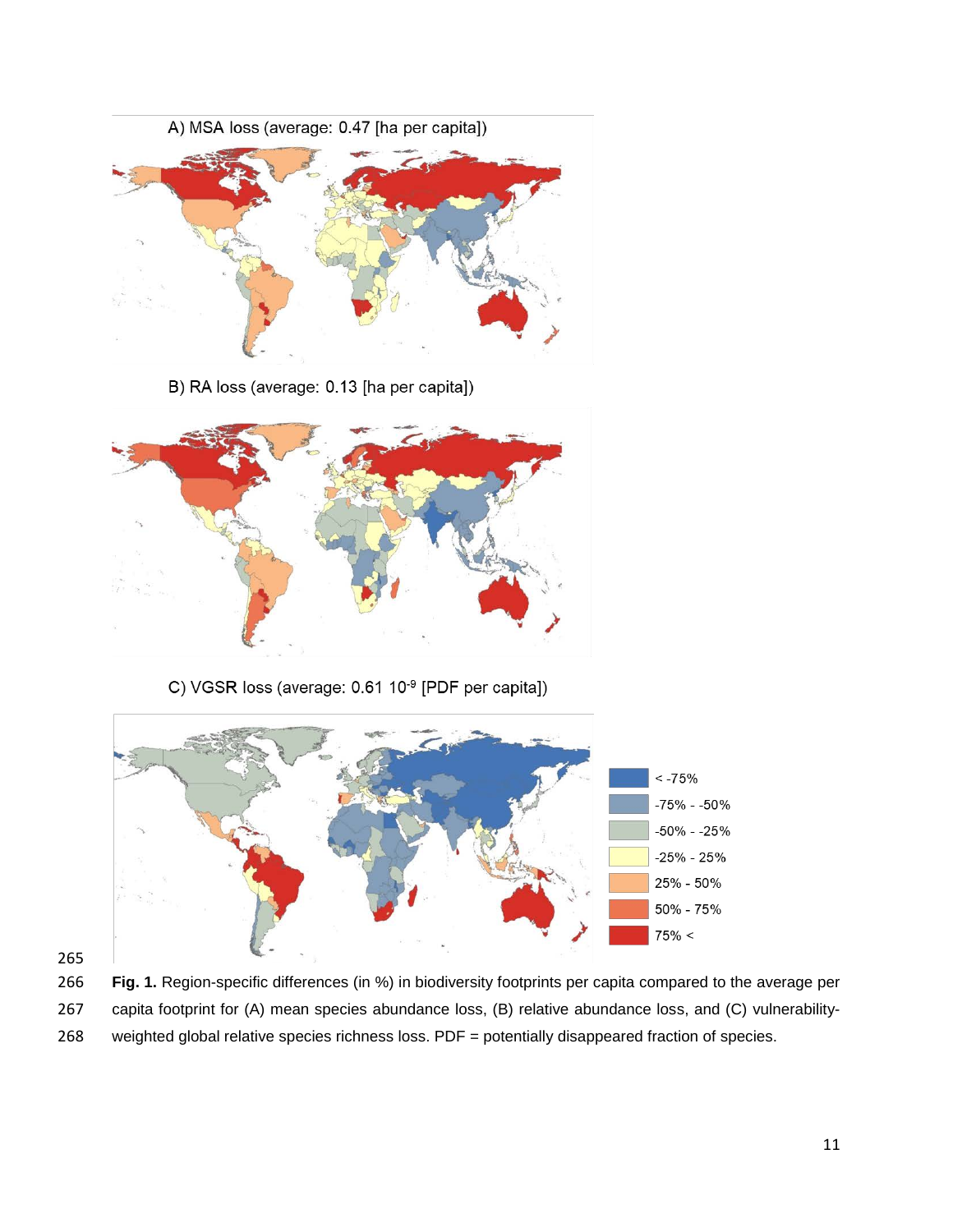# 3.2. Comparison of biodiversity footprints

 Fig. 2 indicates high (Spearman rank) correlations between the alpha diversity footprints ( $r_s > 0.93$ ), while the (Spearman rank) correlation between the gamma and the alpha diversity 272 footprints was relatively low ( $r_s < 0.22$ ). Alpha diversity loss factors do not depend on the regional context, while regional differences are prominent in gamma diversity loss factors. Consequently, we found limited convergence of the gamma diversity footprints with any of the alpha diversity footprints. The same findings were obtained for individual consumption categories (see Supplementary information, Table A7a).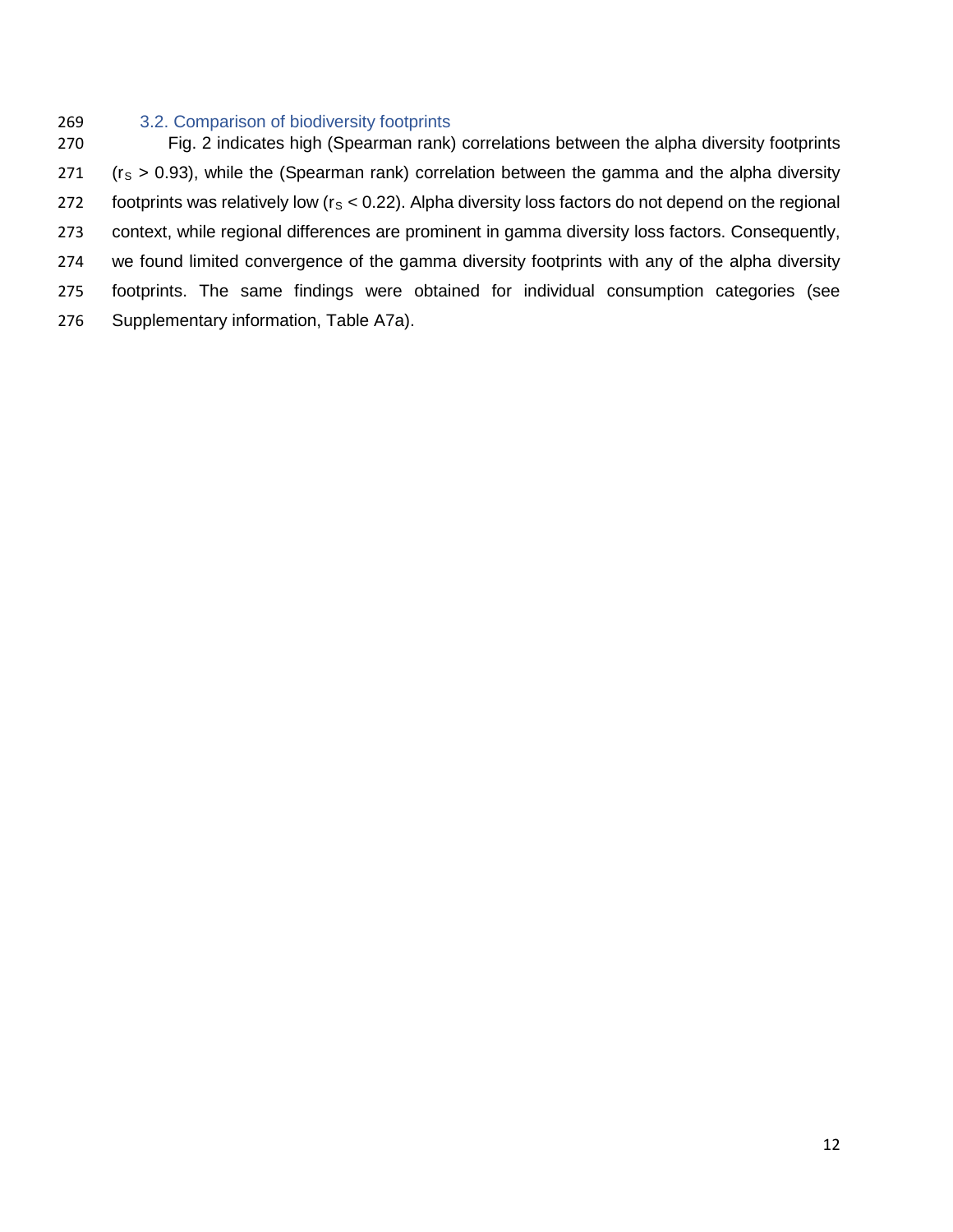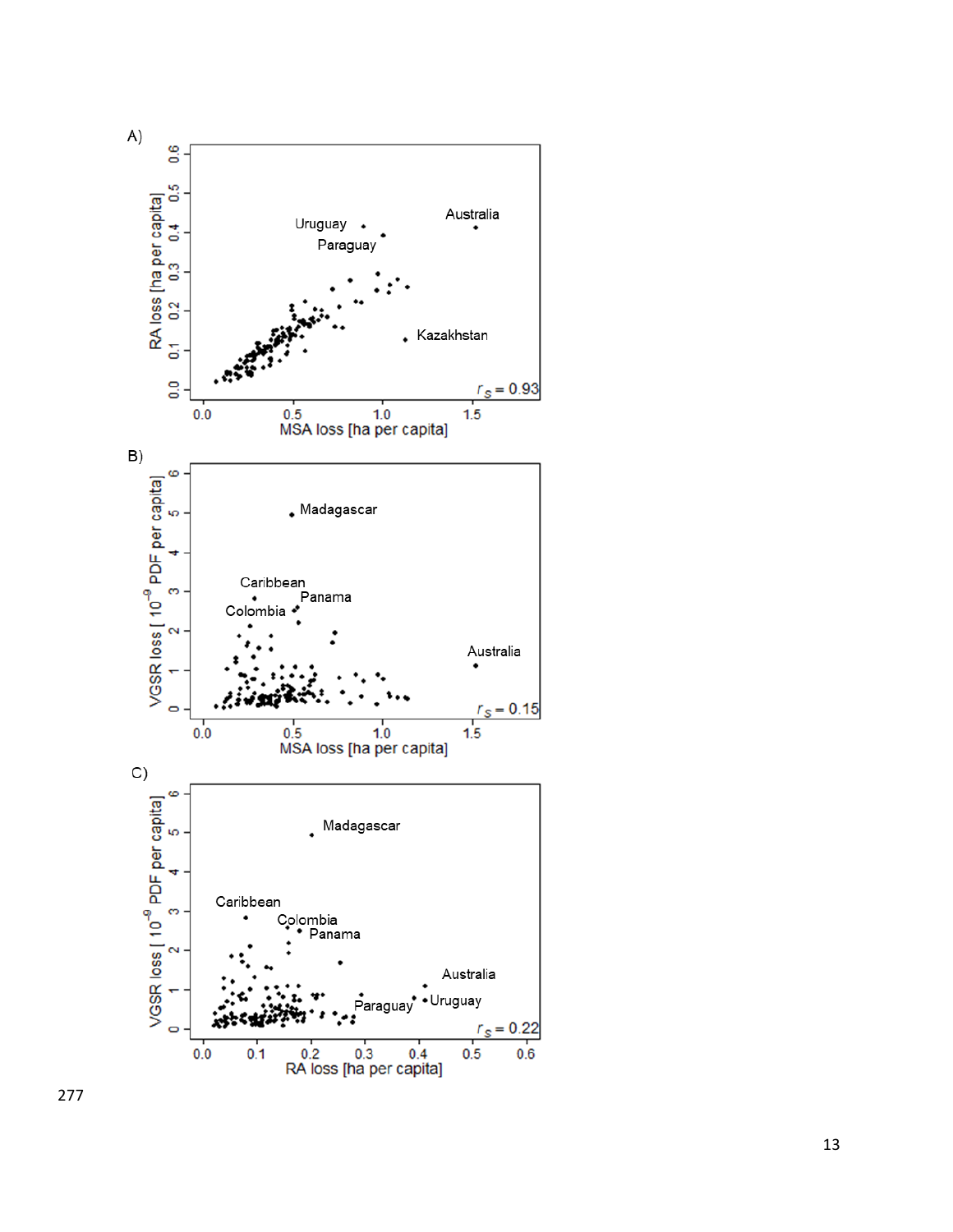**Fig. 2.** Pairwise comparison of consumption-based per capita biodiversity footprints (A) relative abundance (RA) and mean species abundance (MSA) footprints, (B) vulnerability-weighted global relative species richness (VGSR) and mean species abundance footprints, (C) vulnerability-weighted global relative species 281 richness and relative abundance footprints. PDF = potentially disappeared fraction of species,  $r_S$  = Spearman rank correlation.

# 3.3. Footprints and trade

 Alpha diversity footprints showed high shares of imported biodiversity loss for developed and densely populated regions (e.g. Europe, Japan, South Korea) or regions with natural conditions limiting the potential for agricultural land use (e.g. Saudi Arabia). In contrast, the gamma diversity- based footprints were largely influenced by the initial threat of species' extinction, as captured by the specific loss factors of the country in question, or the relevance of trade relationships with countries with a high threat level (Fig. 3.; Supplementary data, Tables B1-B4). For instance, the gamma diversity footprints also indicated high imported biodiversity loss shares for countries such as Russia (68% for gamma diversity vs 9% for alpha diversity footprints), the US (71% for gamma diversity vs 33% for alpha diversity footprints) and Canada (88% for gamma diversity vs 24% for alpha diversity footprints).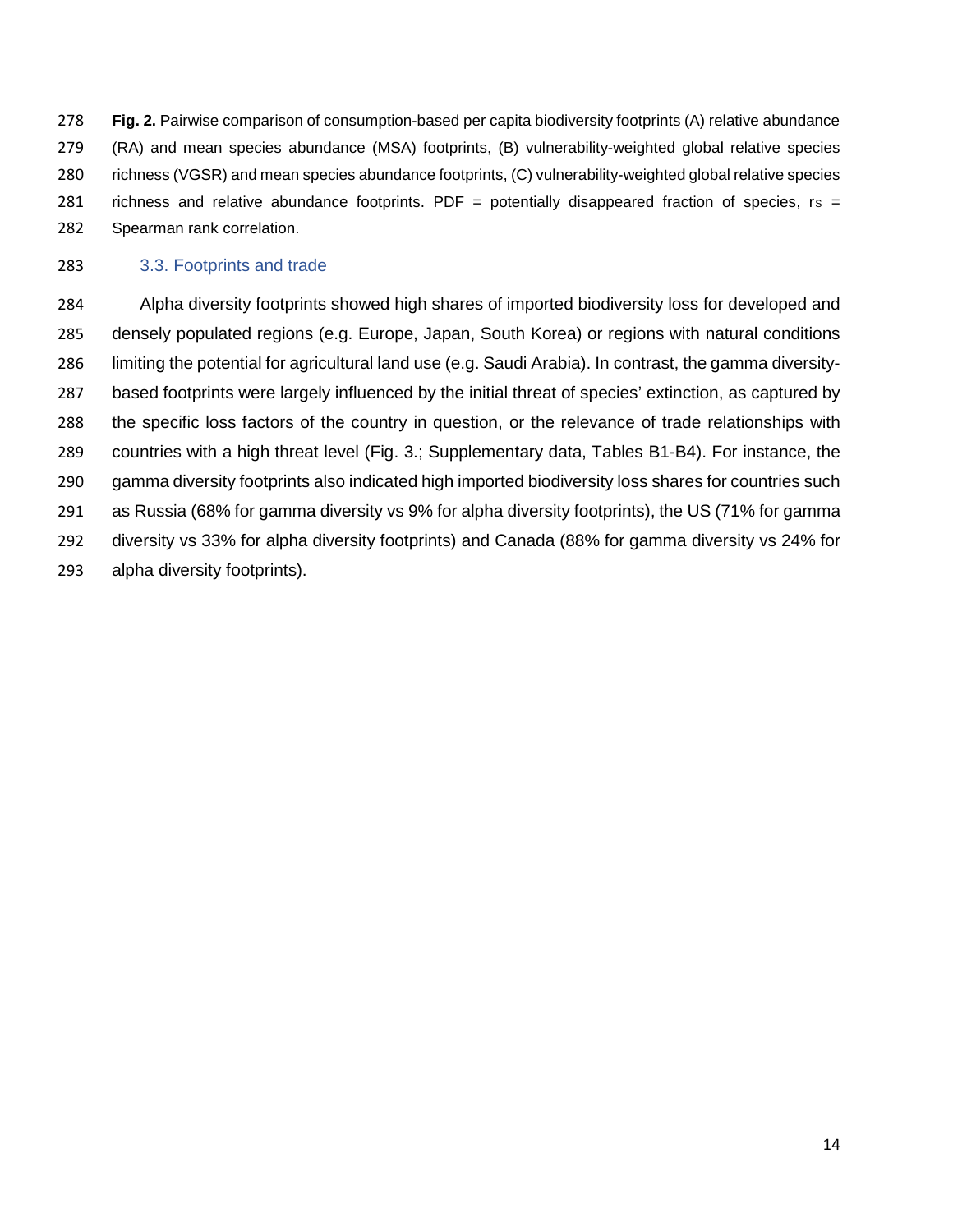





 **Fig. 3**. Shares of imported biodiversity loss (A) mean species abundance, (B) relative abundance, (C) vulnerability-weighted global relative species richness.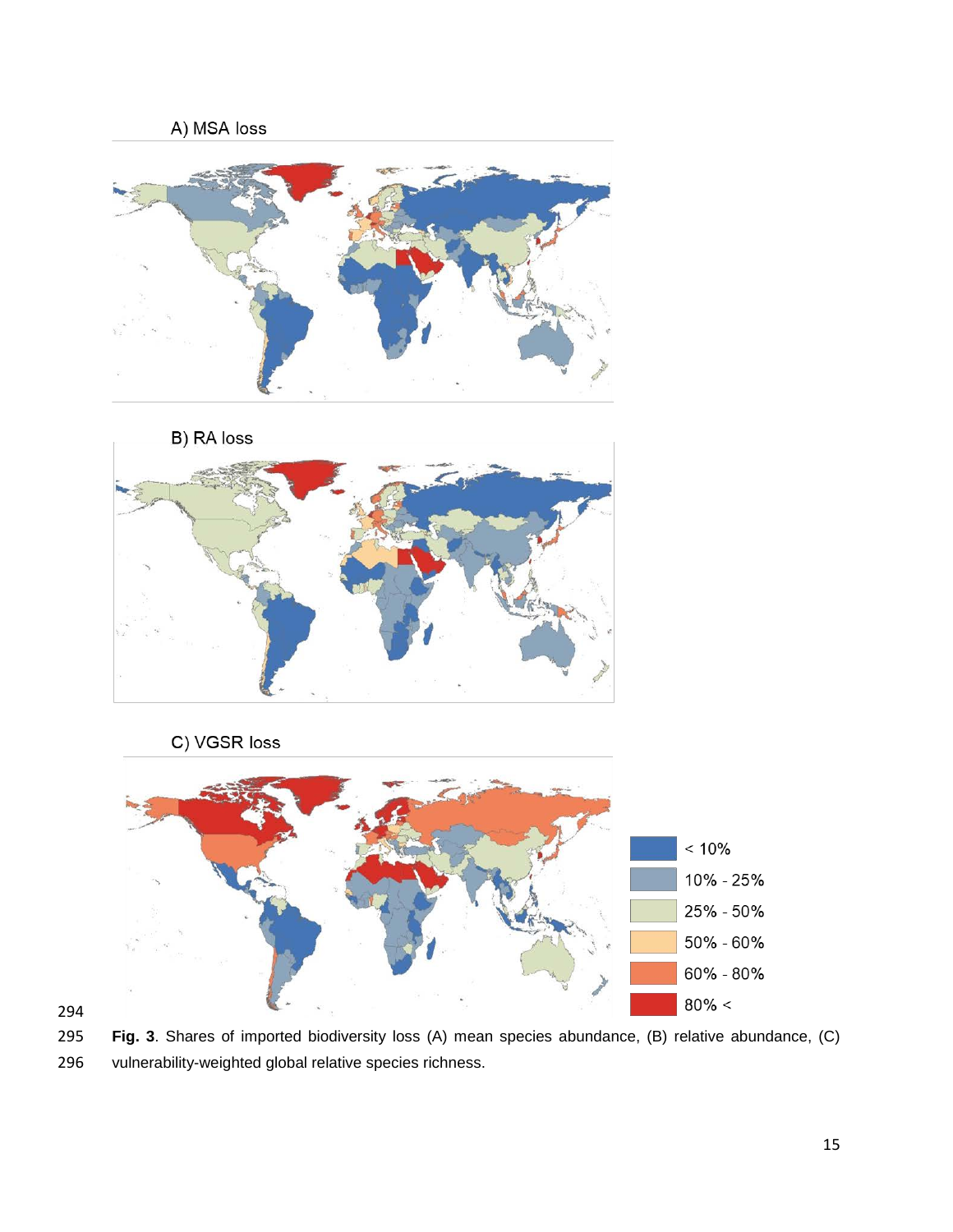## 3.4. Footprints, prosperity and population density

 Household expenditure and population density explain 52% to 55% of the variance for the alpha diversity footprints and considerably less for the gamma diversity footprints with an explained variance of 5%. The alpha diversity-based footprints showed a distinct positive relationship with household expenditure and negative relationship with population density (Fig. 4). For these relationships, the alpha based footprints were less sensitive to household 303 expenditure (d = 1.10-1.37) compared to population density (d = 1.42-1.50). The gamma diversity 304 footprint showed a relatively weak responsiveness to household expenditure ( $d = 0.87$ ) and no relationship for population density, as population density was not selected as variable in the best model (Supplementary information, Section A5).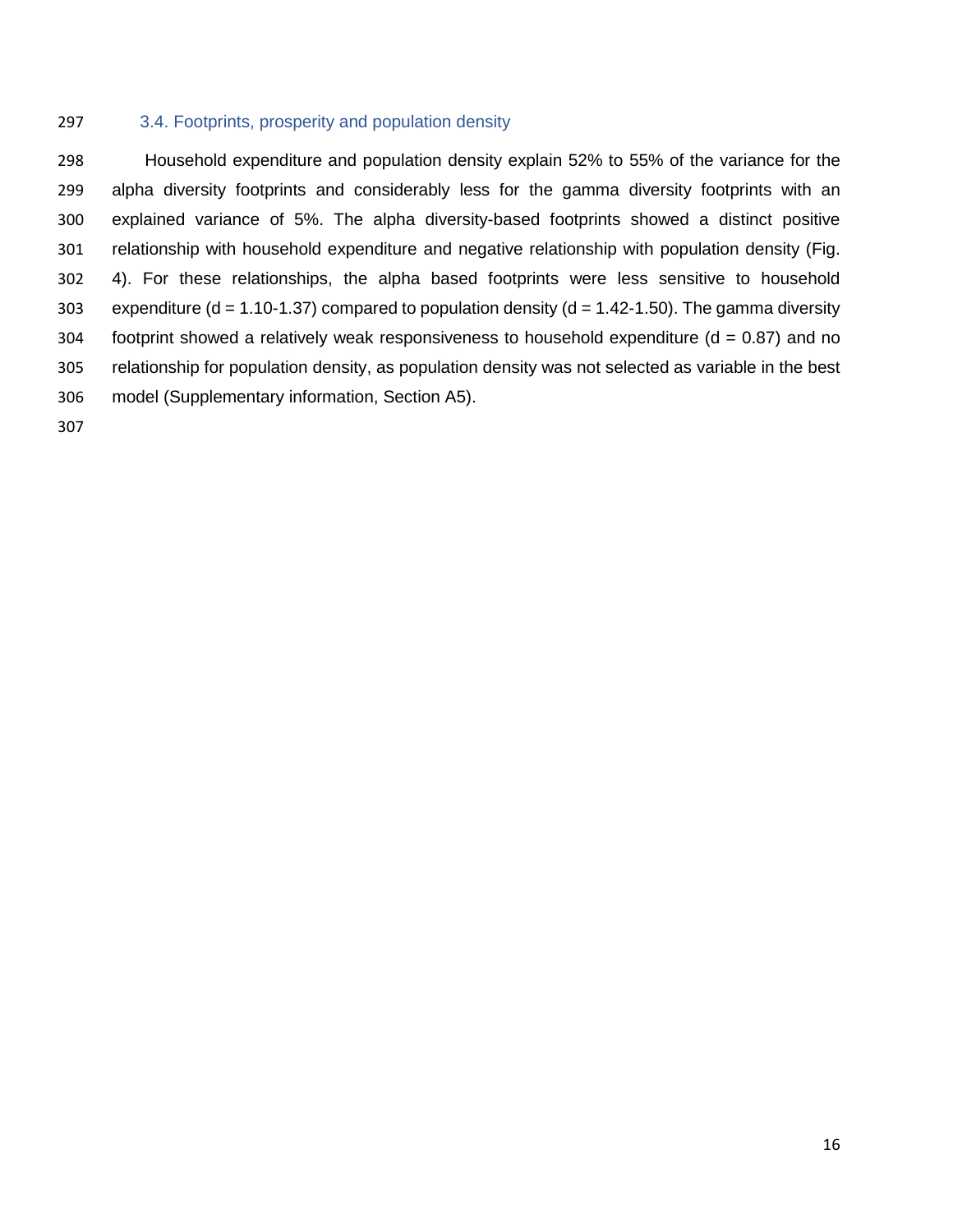

 **Fig. 4.** Partial response plots of per capita biodiversity footprints related to per capita household (HH) expenditure (A) mean species abundance, (B) relative abundance, (C) vulnerability-weighted global relative species richness; and related to population density (D) mean species

abundance, (E) relative abundance, (F) vulnerability-weighted global relative species richness.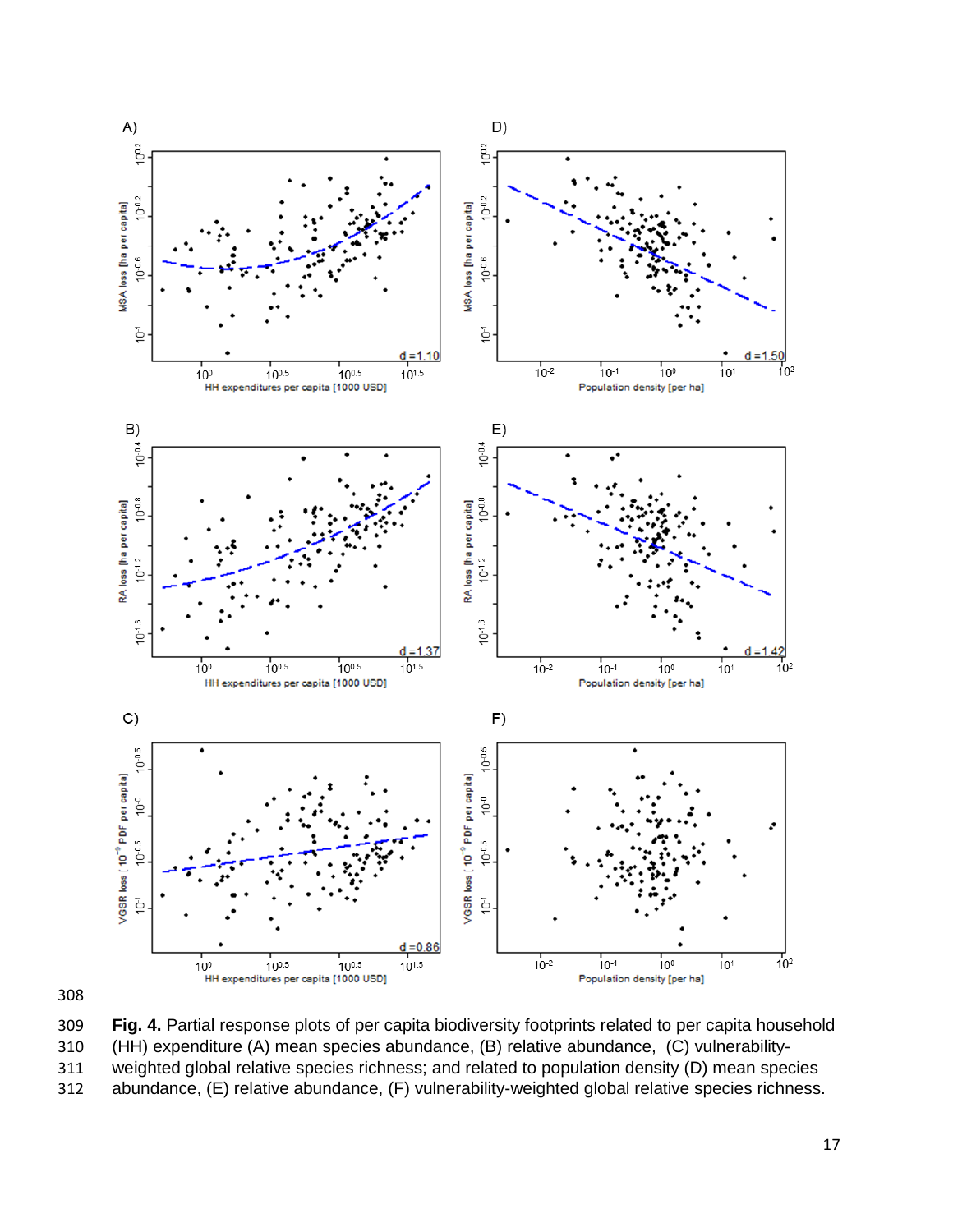Relative differences, *d*, were calculated according to equation (3). PDF = potentially

disappeared fraction of species.

## 3.5. Comparison with land footprints

316 Comparing the alpha diversity footprints with land footprints showed close alignment ( $r_s =$  0.69 – 0.82) implying low added value of alpha biodiversity indicators compared to a simple summation of land requirements. There are, however, noteworthy outliers (Supplementary information, Section A4.3). Countries, such as Mongolia and Botswana, have large shares of low- intensity grazing areas and consequently large land footprints. These areas have – according to the definition of the alpha biodiversity loss factors (Supplementary information, Table A4) – no biodiversity impacts. Thus, using a land footprint assessment as a proxy for alpha diversity footprints could overestimate countries' biodiversity impacts. For gamma footprints we found only 324 a limited relationship to land footprints ( $r_s = 0.16$ ) showing that land footprints cannot be used as a proxy for gamma diversity.

4. Discussion

## 4.1. Interpretation

 Our novel inter-indicator comparison of linking a common land use and MRIO framework with different biodiversity indicators, shows that employing alpha diversity indicators results in a different selection of countries with relatively high biodiversity footprints compared to the gamma diversity indicator. For alpha diversity footprints, regional differences were partly driven by the generic loss factors allocated to different land use types (compare Supporting information, Table A4). For gamma diversity, loss factors are given by region as well as land use types, giving more emphasis to the location of biodiversity loss. The regional component reflects threat levels to global biodiversity, as per the IUCN red list classification (IUCN 2018) (see Supplementary information, Section A7). Compared to a purely land based footprint assessment, biodiversity footprints capture the quality of biodiversity. While there was close alignment between countries' ranking of alpha footprints and land footprints, the identified outliers showed the additional insights gained from incorporating alpha diversity indicators for some countries. Land footprints treat land areas equally and would thus overestimate the biodiversity impact of countries with large shares of low-intensity grazing areas, such as Mongolia and Botswana. Furthermore, as indicated by our findings, land footprints are not able to serve as a proxy for gamma diversity footprints.

 There is close agreement between our alpha diversity-based (particularly MSA) results and those of Wilting et al. (2017), who employed an EEMRIO based on the WIOD economic database to link land use, greenhouse gas (GHG) emissions and MSA. For example, both studies showed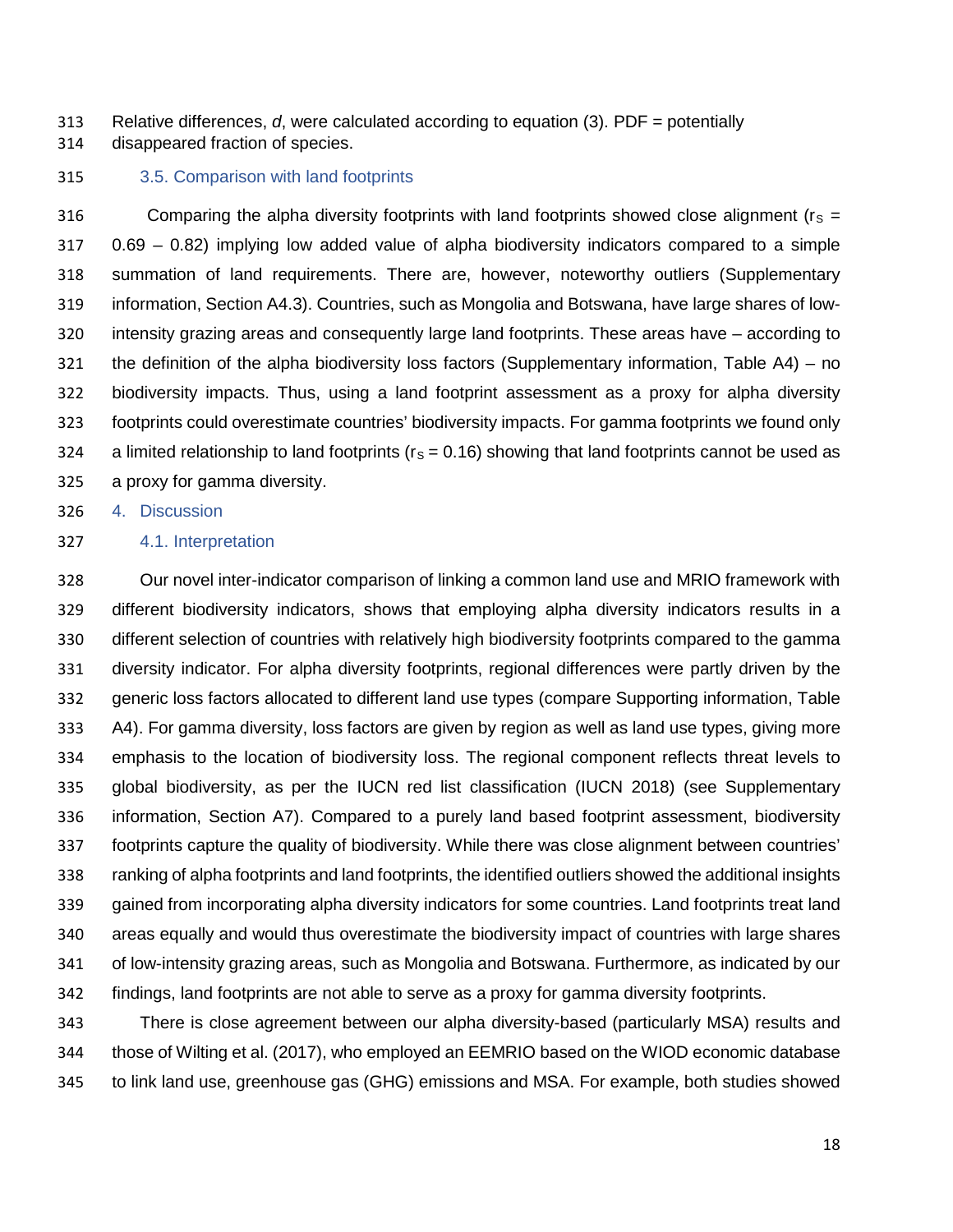relatively high per capita biodiversity footprints for Australia and Russia, as well as North American and European countries. Wilting et al. (2017) identified food consumption as contributing 50% of global land-related biodiversity loss; we report an aggregated contribution of 59% for the consumption of 'grains, other crops', 'meat, dairy, fish' and 'processed foods, beverages, tobacco' for our MSA-based assessment (see Supplementary information, Table A7a). The land-related biodiversity footprint in Wilting et al. (2017) also includes biodiversity losses from infrastructure and encroachment that are not directly caused by the consumption of food. Furthermore, Wilting et al. (2017) have a limited representation of developing nations, particularly in Africa. Our results show high biodiversity footprints for several African countries (e.g. Botswana, Namibia), illustrating the importance of greater regional detail for comprehensive analysis of consumption-based biodiversity footprints.

 Our relatively high per capita biodiversity footprints of Australia, Botswana and Kazakhstan are in line with the analysis of Kitzes et al. (2016). They employed the GTAP database and used the same methodology as Peters et al. (2011) for their MRIO model construction. To assess biodiversity impacts, they related land use impacts to bird loss (measured as 'missing individual birds'). Thus, by focusing on one taxon, they employed a narrower focus of the implications of biodiversity loss, which possibly causes the comparatively low relevance of Europe and Central America in their analysis. Kitzes et al. (2016) also identified food consumption as the largest cause of biodiversity loss and attributed a lesser relevance to sectors with limited connection to land use (such as 'transport, communication' and 'services').

 Comparing analyses by Lenzen et al. (2012) and Chaudhary and Kastner (2016) to our gamma diversity results, we find a similar emphasis on losses in tropical biodiversity. Lenzen et al. (2012) used an MRIO model based on the Eora database (Lenzen et al., 2013) and directly linked its sectors to IUCN red-list species, establishing a focus on globally endangered species. Using IUCN species information to reflect global biodiversity impacts is also intrinsic to the gamma indicator used in our analysis. Based on the IUCN data, species extinction threat levels are particularly high in tropical regions. Similar to our findings, Lenzen et al. (2013) identified North American and European countries and Japan as having high imported shares of biodiversity loss; countries in tropical regions with endangered biodiversity, (e.g. Madagascar) were primary exporters of biodiversity loss. Chaudhary and Kastner (2016) did not employ an EEMRIO, but linked land use maps with physical trade data from the FAO and biodiversity loss factors to analyze global biodiversity footprints. Countries in Central America and the Caribbean were shown to have high per capita footprints. They also found high shares of imported biodiversity loss for developed and small countries, such as European countries, Bahrain and Qatar.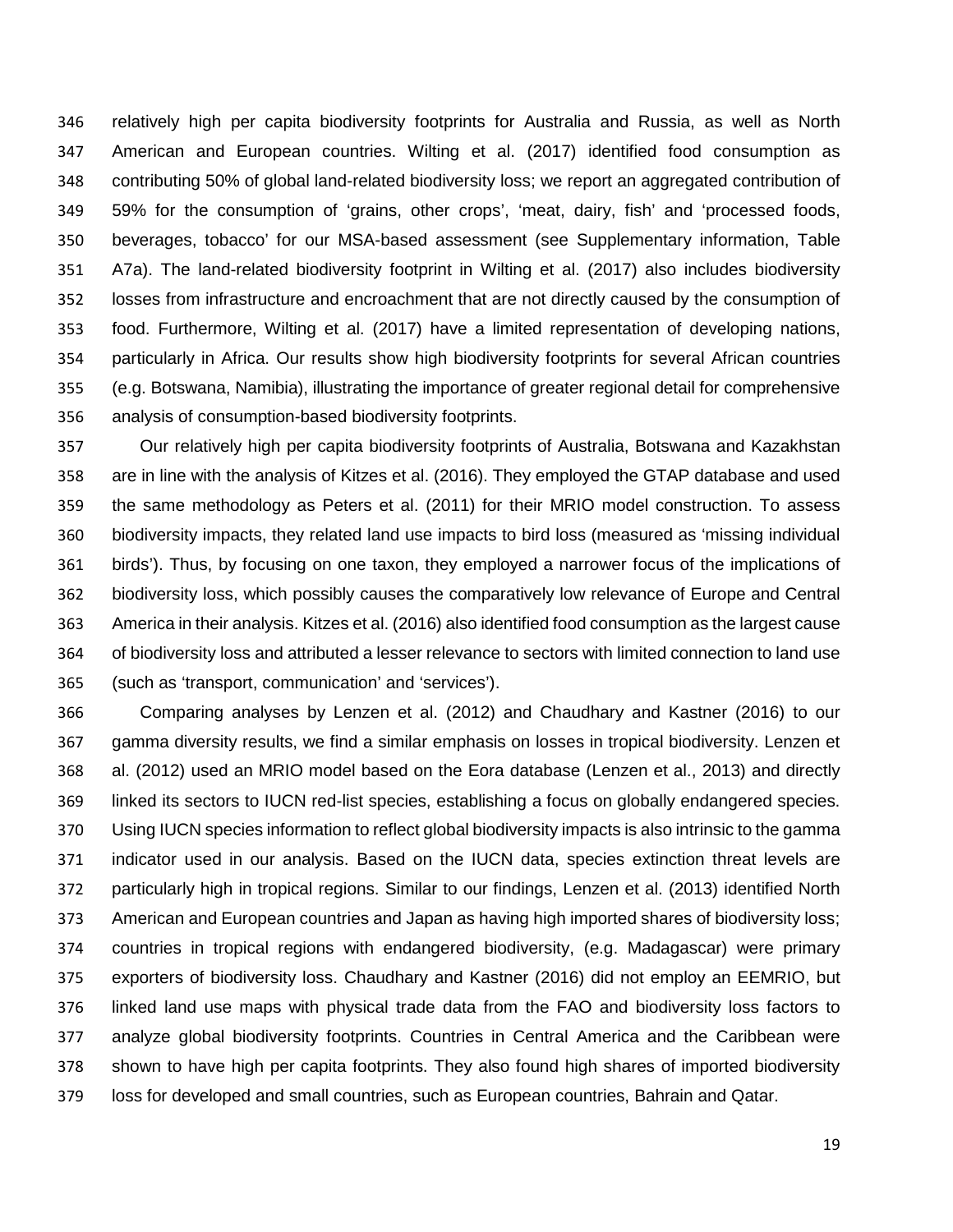The relationship between biodiversity footprints and household expenditure levels and population density observed for our alpha diversity indicators was also found by Wilting et al (2017). However, in our study, the relationship between gamma diversity footprints and household expenditure was much weaker and the relationship between gamma diversity footprints and population density is not statistically significant. Thus, the strength of the link between the biodiversity loss drivers, household expenditure levels and population density, and biodiversity impacts is influenced by the choice of biodiversity indicator.

## 4.2. Limitations

 By connecting various biodiversity indicators to land use information, we provide a method to calculate consumption-based biodiversity footprints globally. However, this approach also has several limitations and constraints.

 Although using the GTAP database allows for a greater level of regional detail, our method does not overcome key weaknesses of using MRIO in biodiversity footprint assessments, namely the high level of geographic aggregation (country-level) and the reliance on monetary flows to capture global dynamics (for further discussion of MRIO weaknesses in the biodiversity context see Kjaer et al. (2015) and Kitzes et al. (2016)). Biodiversity contributes to local life-supporting functions and thus assessment based on country-level aggregation might obscure threats to local ecosystem function.

 Furthermore, our assessment is limited to biodiversity loss related to land use. Excluding other drivers, such as climate change, clearly results in an underestimation of biodiversity footprints for consumption categories that are less reliant on land use, such as 'transport, communication'. For this consumption category, our MSA-based assessment indicates a contribution of 2% to overall biodiversity footprints, whereas Wilting et al. (2017) report a contribution of 11% (47% of which resulted from GHG emissions).

 Other constraining factors are that only a limited number of biodiversity indicators have sufficient global coverage to be linked to our calculations and the potential influence of the underlying land use classification scheme on the results. In the present analysis we were restricted to using biodiversity indicators that can be used in global assessments, have a well- documented methodological basis and which employ data that is publicly available. The indicators' methodology needed to be documented such that it enabled easy aggregation and provided sufficient detail on the definition of the underlying land use categories, to allow for a mapping with our country and land use classification. For land use classification, we faced the challenge of harmonizing aggregate classification schemes (e.g. Chaudhary et al. (2015, 2016a,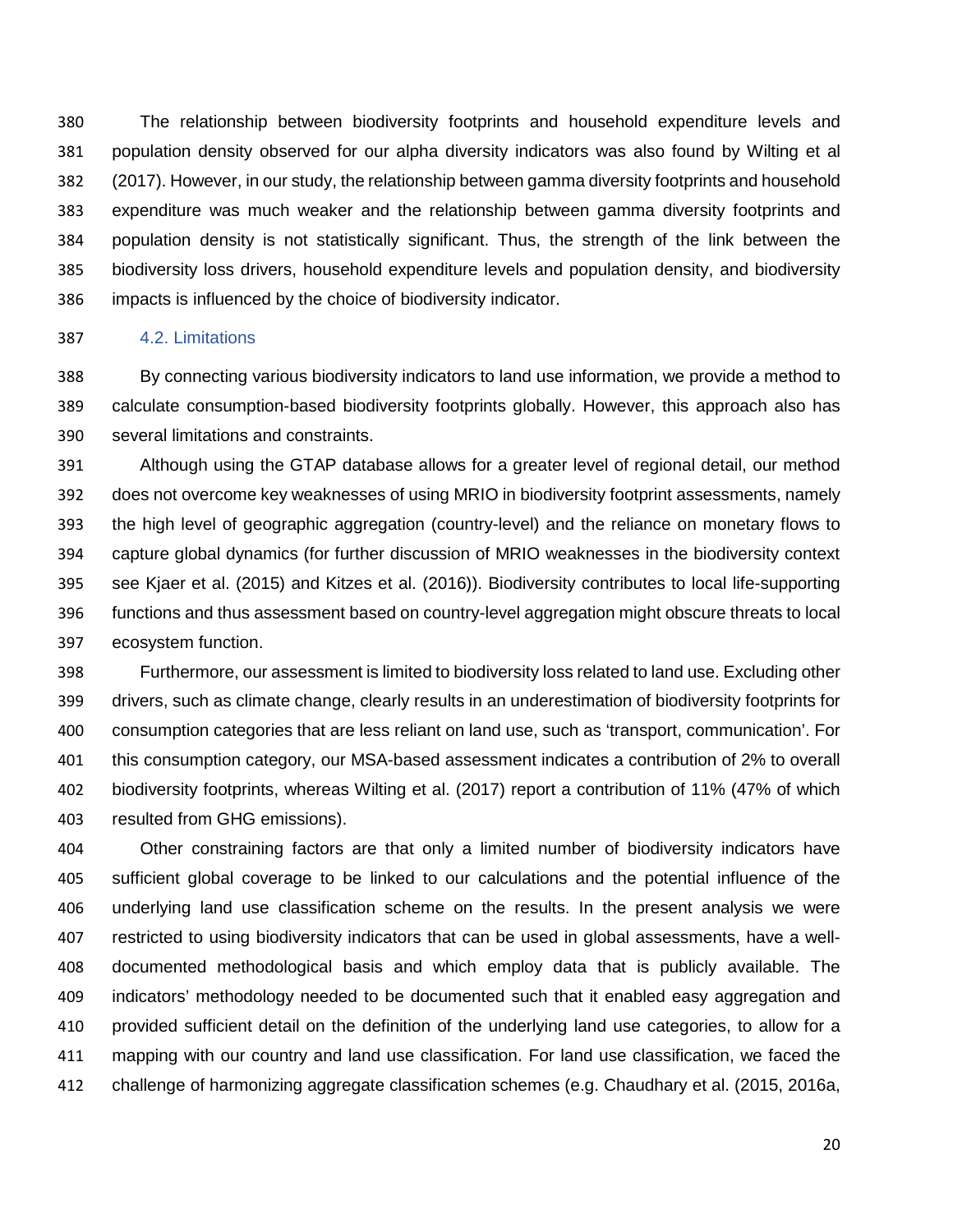2016b) rely on six categories) and relatively disaggregated schemes (Newbold et al. (2016) and Schipper et al. (2016a) that rely on 13 and 16 categories, respectively) to facilitate allocation of physical areas from the FAO without losing information contained in the biodiversity loss factors.

 Furthermore, the choice of land use areas included in the assessment can influence the list of countries identified as having high biodiversity footprints (see Supplementary information, Section A8 for an extensive analysis). For instance, setting the loss factors connected to the land use category 'other forest' to zero, substantially lowered the per capita footprints for several developing countries (e.g. Botswana, Namibia, Zambia) and developed nations (e.g. Finland, Russia, Australia) (Supplementary information, Fig. A12). The (Spearman rank) correlation analysis, however, still showed high correlations between alpha diversity indicators and limited convergence between alpha and gamma diversity indicators (compare Supplementary information, Table A7a and Table A7b).

#### 4.3. Implications – relevance and outlook

 Our methodology allows for a comprehensive assessment of the main consumption patterns causing biodiversity loss. We demonstrate that using different biodiversity indicators (alpha vs. gamma) has implications on the countries and regions identified as key contributors to global biodiversity loss. Assessing and mitigating global environmental impacts requires targeted action by producers and changes in consumption patterns (Poore and Nemecek, 2018). Biodiversity footprinting can facilitate decision-makers to assess the implications of behavior change, ranging from changes in diets to shifts towards low impact agricultural production (see Wilting et al. (2017) for an extensive list). By extending these analyses across different dimensions of biodiversity, the scope of results can be broadened. Alpha diversity footprints are particularly linked to ecosystems' capacity to provide local ecosystem services (Newbold et al., 2015). Gamma diversity footprints compliment alpha diversity footprints, by capturing implications of consumption on, for example, endangered tropical diversity. According to our comparison, no single indicator would have been able to capture both aspects. Comprehensive biodiversity assessment should also include functional or structural aspects of biodiversity (beta diversity) (Balvanera et al., 2014; Isbell et al., 2017; Marques et al., 2018). However, there is currently no indicator capturing these features of biodiversity with a regional and sectoral coverage and connection to land use that could be linked to our EEMRIO framework. The flexibility of our EEMRIO structure allows for a future widening of the scope of analyses, should relevant indicators become available.

 Our work also provides the basis for future scenario analyses. With these analyses, public and private sector decision-makers could gain additional insights into the biodiversity implications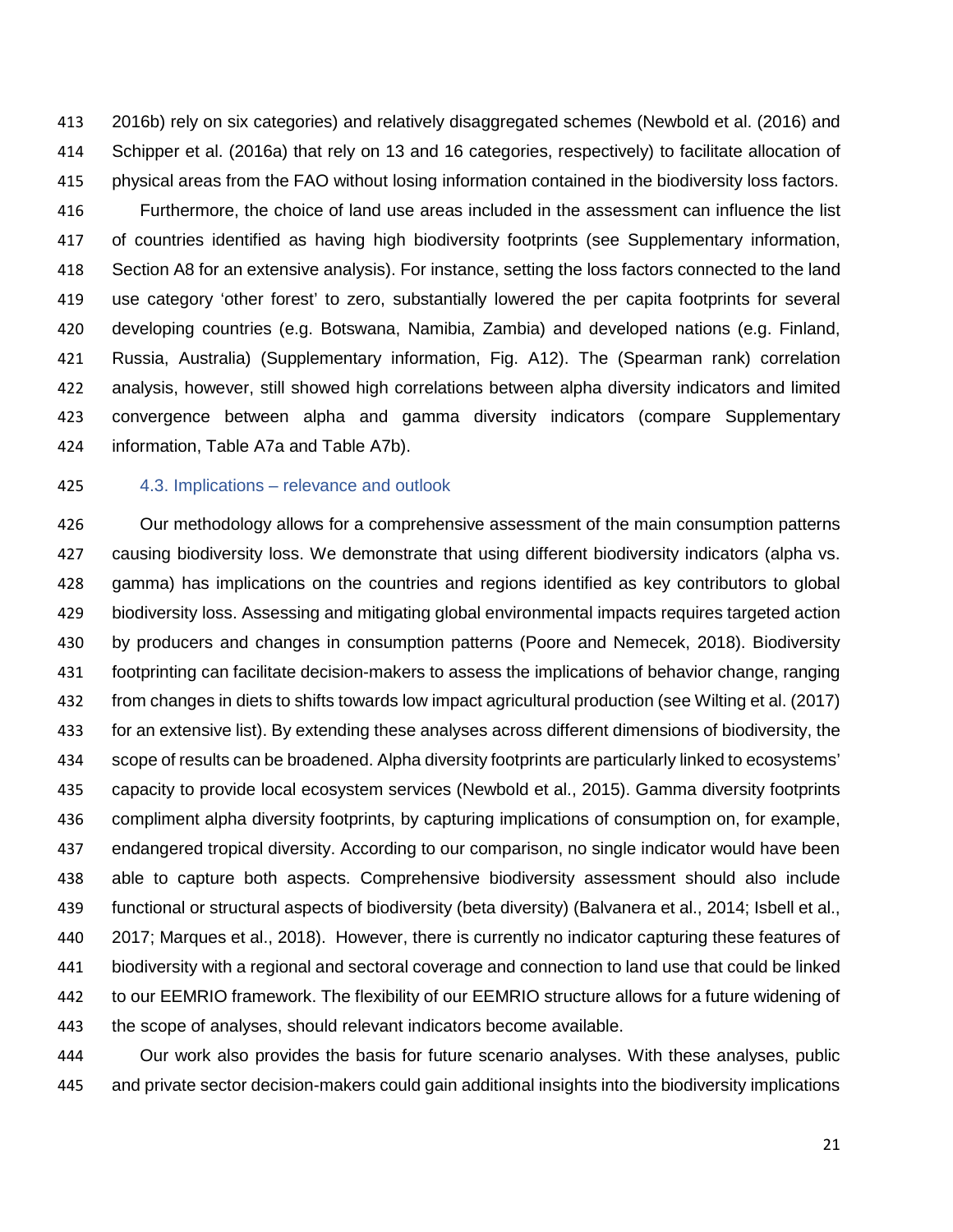of future global production and consumption patterns – e.g. cross-industry changes in product composition or raw material sourcing strategies, shifts in dietary preferences, conservation activities and changes in policy environments. By employing at least a two-dimensional view on biodiversity, future actions can be designed that safeguard against a loss of diversity with high risks of species extinction (gamma diversity) as well as losses that are relevant for local ecosystem functioning (alpha diversity).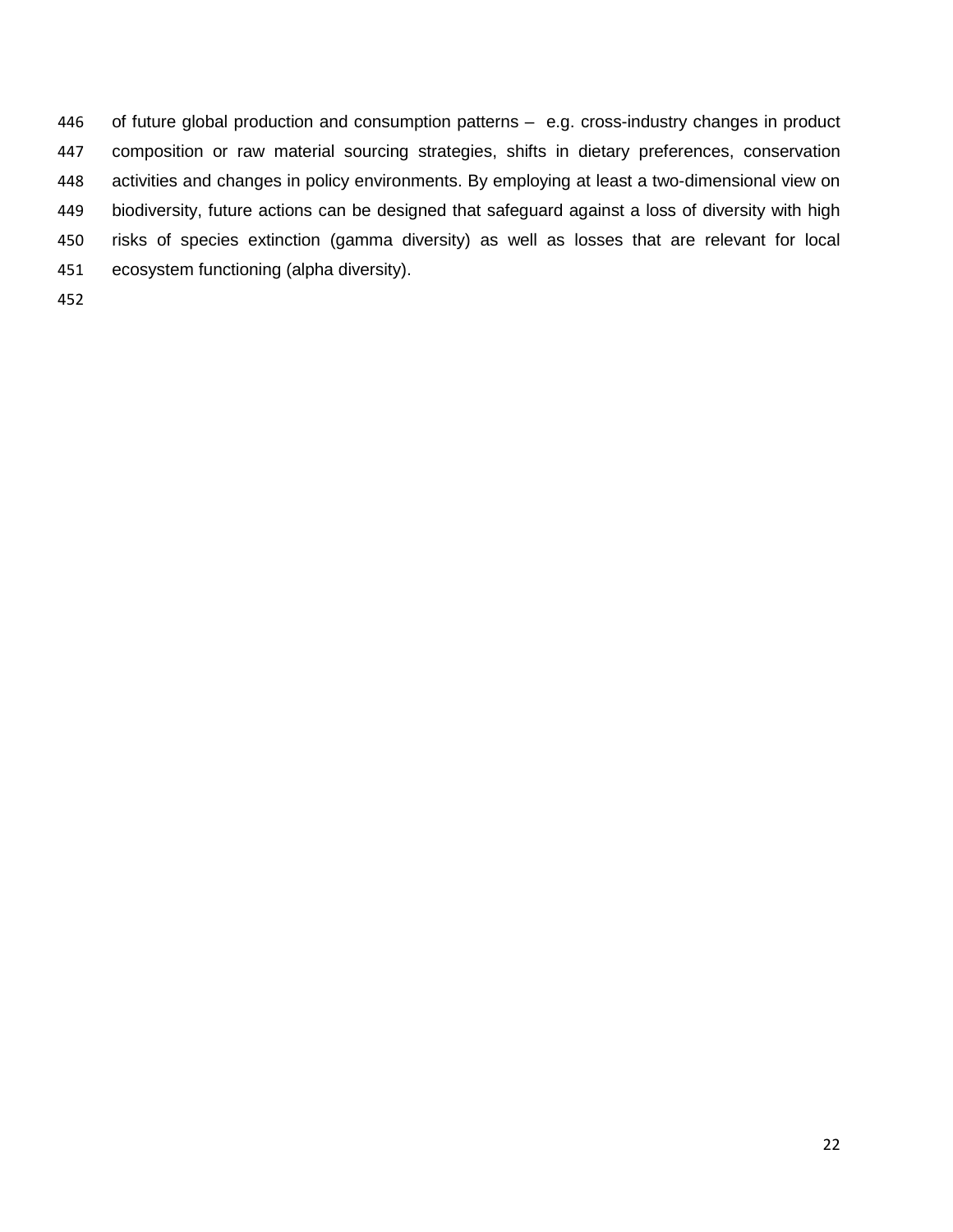# Acknowledgments

- We would like to thank Tim Newbold for sharing relevant data used as input information in our analysis and answering important questions about his methodology. We would like to thank Rebecca Chaplin-Kramer for her comments during the drafting of this paper. This work was supported by the European Union's Horizon 2020 research and innovation program under the Marie Sklodowska-Curie grant agreement No 641456 (RELIEF).
- Appendix A. Supplementary information (DOCX file)
- Appendix B. Supplementary data (XLS file)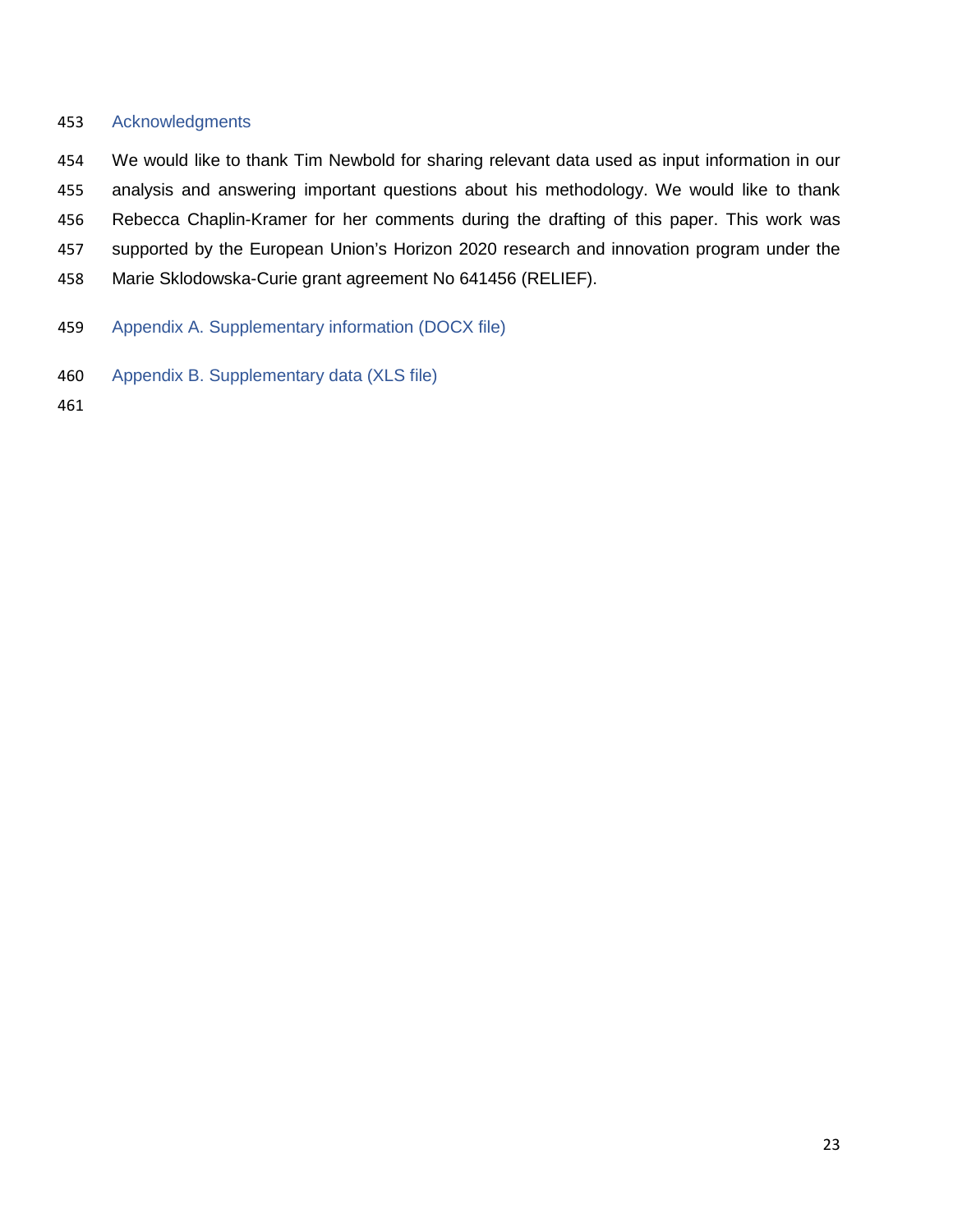# References

- Alkemade, R., Oorschot, M. van, Miles, L., Nellemann, C., Bakkenes, M., Brink, B. ten, 2009. GLOBIO3: A Framework to Investigate Options for Reducing Global Terrestrial Biodiversity Loss. Ecosystems 12, 374–390. https://doi.org/10.1007/s10021-009-9229-5
- Arets, E., Van der Meer, P., Verwer, C., Hegeveld, G., Tolkamp, G., Nabuurs, G., Van Oorschot, M., 2011. Global wood production: assessment of industrial wourd wood supply from forest management systems in different global regions (No. 1808). Alterra Wageningen UR, Wageningen.
- Balvanera, P., Siddique, I., Dee, L., Paquette, A., Isbell, F., Gonzalez, A., Byrnes, J., O'Connor, M.I., Hungate, B.A., Griffin, J.N., 2014. Linking Biodiversity and Ecosystem Services: Current Uncertainties and the Necessary Next Steps. BioScience 64, 49–57. https://doi.org/10.1093/biosci/bit003
- Cardinale, B.J., Duffy, J.E., Gonzalez, A., Hooper, D.U., Perrings, C., Venail, P., Narwani, A., Mace, G.M., Tilman, D., Wardle, D.A., Kinzig, A.P., Daily, G.C., Loreau, M., Grace, J.B., Larigauderie, A., Srivastava, D.S., Naeem, S., 2012. Biodiversity loss and its impact on humanity. Nature 486, 59–67. https://doi.org/10.1038/nature11148
- Chaudhary, A., Brooks, T.M., 2017. National Consumption and Global Trade Impacts on Biodiversity. World Development. https://doi.org/10.1016/j.worlddev.2017.10.012
- Chaudhary, A., Kastner, T., 2016. Land use biodiversity impacts embodied in international food trade. Global Environmental Change 38, 195–204.
- Chaudhary, A., Pfister, S., Hellweg, S., 2016a. Spatially Explicit Analysis of Biodiversity Loss Due to Global Agriculture, Pasture and Forest Land Use from a Producer and Consumer Perspective. Environ. Sci. Technol. 50, 3928–3936. https://doi.org/10.1021/acs.est.5b06153
- Chaudhary, A., Verones, F., de Baan, L., Hellweg, S., 2015. Quantifying Land Use Impacts on Biodiversity: Combining Species–Area Models and Vulnerability Indicators. Environ. Sci. Technol. 49, 9987–9995. https://doi.org/10.1021/acs.est.5b02507
- Chaudhary, A., Verones, F., de Baan, L., Pfister, S., Hellweg, S., 2016b. 11. Land stress: Potential species loss from land use (global; PSSRg), in: LC-IMPACT Report.
- ESA CCI, 2017. Land Cover Climate Change Initiative Product User Guide Version 2.0. UCL-Geomatics, Belgium.
- FAO, 2017. FAO Statistical Database.
- FAO, 2010. Global Forest Resources Assessment 2010 Main report, FAO Forestry Paper. FAO, Rome.
- Gotelli, N.J., Colwell, R.K., 2001. Quantifying biodiversity: procedures and pitfalls in the measurement and comparison of species richness. Ecology Letters 4, 379–391. https://doi.org/10.1046/j.1461-0248.2001.00230.x
- Hertwich, E.G., Peters, G.P., 2009. Carbon Footprint of Nations: A Global, Trade-Linked Analysis. Environ. Sci. Technol. 43, 6414–6420. https://doi.org/10.1021/es803496a
- Isbell, F., Gonzalez, A., Loreau, M., Cowles, J., Díaz, S., Hector, A., Mace, G.M., Wardle, D.A., O'Connor, M.I., Duffy, J.E., Turnbull, L.A., Thompson, P.L., Larigauderie, A., 2017. Linking the influence and dependence of people on biodiversity across scales. Nature 546, 65–72. https://doi.org/10.1038/nature22899
- IUCN, 2018. IUCN Red List of Threatened Species. Version 2017-3. http://www.iucnredlist.org
- Kitzes, J., Berlow, E., Conlisk, E., Erb, K., Iha, K., Martinez, N., Newman, E.A., Plutzar, C.,
- Smith, A.B., Harte, J., 2016. Consumption-Based Conservation Targeting: Linking Biodiversity Loss to Upstream Demand through a Global Wildlife Footprint.
- CONSERVATION LETTERS n/a-n/a. https://doi.org/10.1111/con4.12321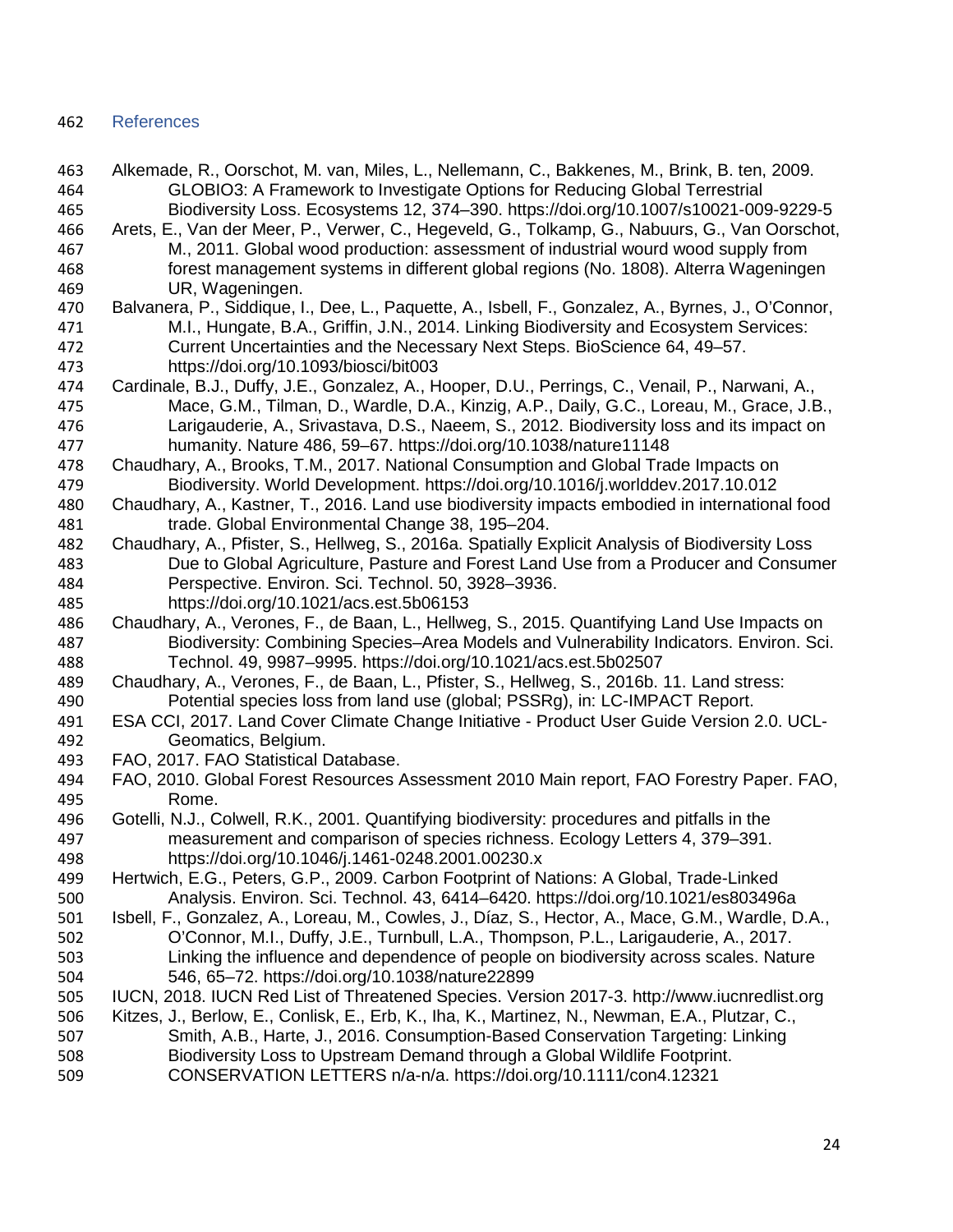- Kjaer, L.L., Høst-Madsen, N.K., Schmidt, J.H., McAloone, T.C., 2015. Application of Environmental Input-Output Analysis for Corporate and Product Environmental Footprints—Learnings from Three Cases. Sustainability 7, 11438–11461. https://doi.org/10.3390/su70911438 Kuiper, M., Bartelings, H., Kavallari, A., 2013. Data manipulations in MAGNET User guide. LEI, The Hague. Lee, H., 2005. The GTAP Land Use Data Base and the GTAPE-AEZ Model: Incorporating Agro- Ecologically Zoned Land Use Data and Land-based Greenhouse Gases Emissions into the GTAP Framework. Presented at the 8th Annual Conference on Global Economic Analysis, Purdue University Global Trade Analysis Project, West Lafayette, IN. Lenzen, M., Kanemoto, K., Moran, D., Geschke, A., 2012. Mapping the Structure of the World Economy. Environ. Sci. Technol. 46, 8374–8381. https://doi.org/10.1021/es300171x Lenzen, M., Moran, D., Kanemoto, K., Foran, B., Lobefaro, L., Geschke, A., 2012. International trade drives biodiversity threats in developing nations. Nature 486, 109–112. https://doi.org/10.1038/nature11145 Lenzen, M., Moran, D., Kanemoto, K., Geschke, A., 2013. Building Eora: A Global Multi-Region Input–Output Database at High Country and Sector Resolution. Economic Systems Research 25, 20–49. https://doi.org/10.1080/09535314.2013.769938 Leontief, W., 1936. Quantitative input and output realtions in the economic systems of the United States, in: The Review of Economic Statistics. pp. 105–125. Marques, A., Verones, F., Kok, M.T., Huijbregts, M.A., Pereira, H.M., 2017. How to quantify biodiversity footprints of consumption? A review of multi-regional input–output analysis and life cycle assessment. Current Opinion in Environmental Sustainability, Part A: Environmental change issues. Part B: Open Issue, Part III 29, 75–81.
	- https://doi.org/10.1016/j.cosust.2018.01.005
	- McLeod, M., Gerber, P., Mottet, A., Tempio, G., Falcucci, A., Opio, C., Vellinga, T., Henderson, B., Steinfeld, H., 2013. Greenhouse gase emissions from pig and chicken supply chains 537 - A global life cycle assessment. FAO, Rome.
	- Miller, R.., Blair, P.., 2009. Input-output analysis: foundations and extensions. Cambridge Univ. Press, Cambridge.
	- Moran, D., Kanemoto, K., 2017. Identifying species threat hotspots from global supply chains. Nature Ecology & Evolution 1, 0023. https://doi.org/10.1038/s41559-016-0023
	- Moran, D., Petersone, M., Verones, F., 2016. On the suitability of input–output analysis for calculating product-specific biodiversity footprints. Ecological Indicators 60, 192–201. https://doi.org/10.1016/j.ecolind.2015.06.015
	- Murphy, G.E.P., Romanuk, T.N., 2014. A meta-analysis of declines in local species richness from human disturbances. Ecol Evol 4, 91–103. doi:10.1002/ece3.909
	- Narayanan, B., Aguiar, A., McDougall, R., 2015. Global Trade, Assistance and Production: The GTAP 9 Data Base. Center for Global Trade Analysis, Purdue University, West Lafayette, IN.
	- Newbold, T., Hudson, L.N., Arnell, A.P., Contu, S., Palma, A.D., Ferrier, S., Hill, S.L.L., Hoskins, A.J., Lysenko, I., Phillips, H.R.P., Burton, V.J., Chng, C.W.T., Emerson, S., Gao, D., Pask-Hale, G., Hutton, J., Jung, M., Sanchez-Ortiz, K., Simmons, B.I., Whitmee, S., Zhang, H., Scharlemann, J.P.W., Purvis, A., 2016. Has land use pushed terrestrial biodiversity beyond the planetary boundary? A global assessment. Science 353, 288– 291. https://doi.org/10.1126/science.aaf2201
	- Newbold, T., Hudson, L.N., Hill, S.L.L., Contu, S., Lysenko, I., Senior, R.A., Börger, L., Bennett, D.J., Choimes, A., Collen, B., Day, J., De Palma, A., Díaz, S., Echeverria-Londoño, S., Edgar, M.J., Feldman, A., Garon, M., Harrison, M.L.K., Alhusseini, T., Ingram, D.J., 559 Itescu, Y., Kattge, J., Kemp, V., Kirkpatrick, L., Kleyer, M., Correia, D.L.P., Martin, C.D., Meiri, S., Novosolov, M., Pan, Y., Phillips, H.R.P., Purves, D.W., Robinson, A., Simpson,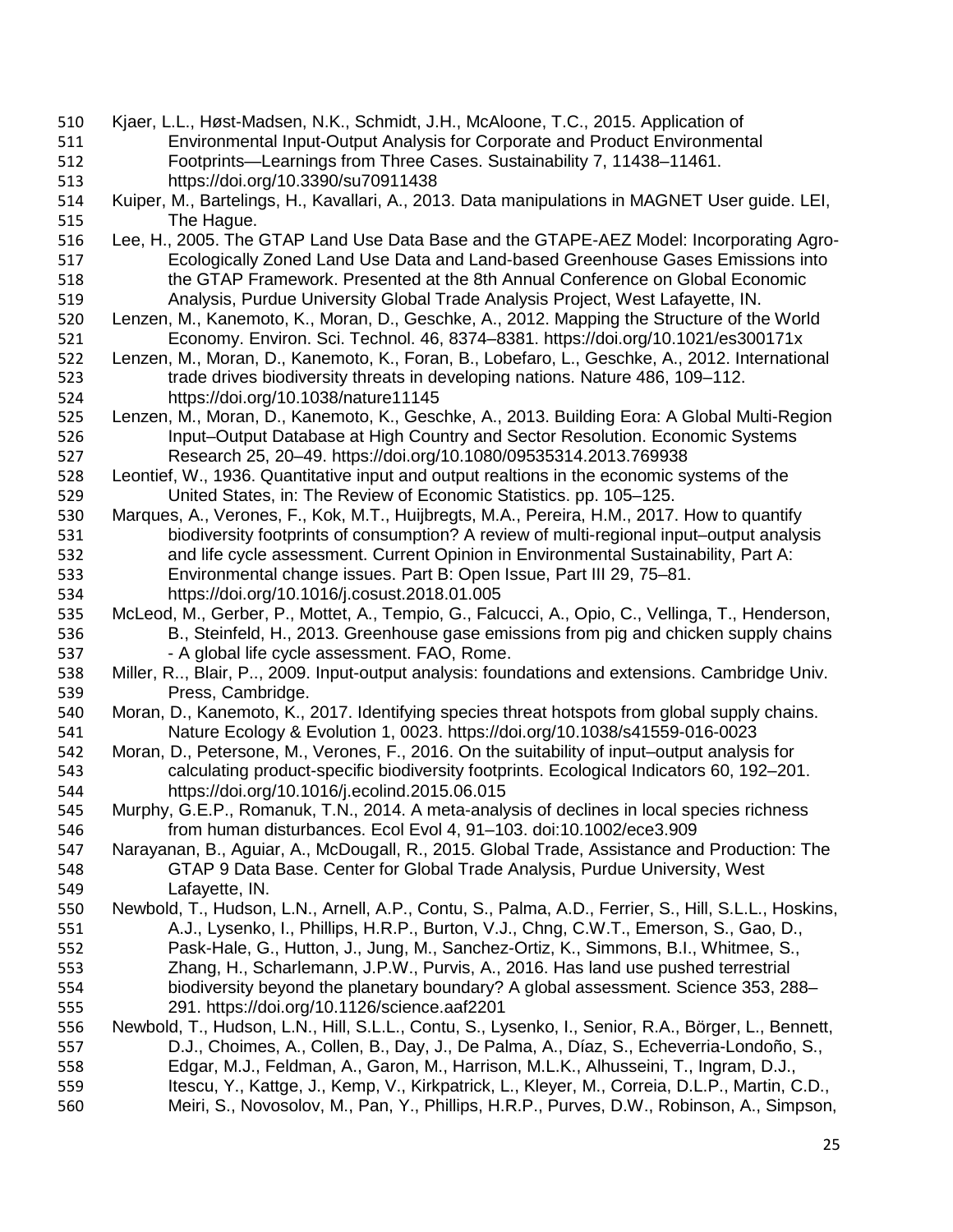J., Tuck, S.L., Weiher, E., White, H.J., Ewers, R.M., Mace, G.M., Scharlemann, J.P.W., Purvis, A., 2015. Global effects of land use on local terrestrial biodiversity. Nature 520, 45–50. https://doi.org/10.1038/nature14324 Nishijima, S., Furukawa, T., Kadoya, T., Ishihama, F., Kastner, T., Matsuda, H., Kaneko, N., 2016. Evaluating the impacts of wood production and trade on bird extinction risks. Ecological Indicators 71, 368–376. https://doi.org/10.1016/j.ecolind.2016.07.008 Olson, D.M., Dinerstein, E., Wikramanayake, E.D., Burgess, N.D., Powell, G.V.N., Underwood, E.C., D'amico, J.A., Itoua, I., Strand, H.E., Morrison, J.C., Loucks, C.J., Allnutt, T.F., Ricketts, T.H., Kura, Y., Lamoreux, J.F., Wettengel, W.W., Hedao, P., Kassem, K.R., 2001. Terrestrial Ecoregions of the World: A New Map of Life on EarthA new global map of terrestrial ecoregions provides an innovative tool for conserving biodiversity. BioScience 51, 933–938. https://doi.org/10.1641/0006- 3568(2001)051[0933:TEOTWA]2.0.CO;2 Otte, J., Costales, A., Dijkman, J., Pica-Ciamarra, U., Robinson, T., Ahuja, V., Ly, C., Roland- Holst, D., 2012. Livestock sector development for poverty reduction: an economic and policy perspective. FAO, Rome. Pereira, H.M., Navarro, L.M., Martins, I.S., 2012. Global Biodiversity Change: The Bad, the Good, and the Unknown. Annual Review of Environment and Resources 37, 25–50. Peters, G.P., Andrew, R., Lennox, J., 2011. Constructing an Environmentally-Extended Multi- Regional Input–Output Table Using the Gtap Database. Economic Systems Research 23, 131–152. https://doi.org/10.1080/09535314.2011.563234 Peters, J.C., 2016. The GTAP-Power Data Base: Disaggregating the Electricity Sector in the GTAP Data Base. Journal of Global Economic Analysis 1, 209–250. https://doi.org/10.21642/JGEA.010104AF Poore, J., Nemecek, T., 2018. Reducing food's environmental impacts through producers and consumers. Science 360, 987–992. https://doi.org/10.1126/science.aaq0216 Pouillot, R., Delignette-Mueller, M.L., 2010. Evaluating variability and uncertainty separately in microbial quantitative risk assessment using two R packages. International Journal of Food Microbiology 142, 330-340. https://doi.org/10.1016/j.ijfoodmicro.2010.07.011 Purvis, A., Hector, A., 2000. Getting the measure of biodiversity. Nature 405, 212–219. https://doi.org/10.1038/35012221 Robinson, T.P., Wint, G.R.W., Conchedda, G., Van Boeckel, T.P., Ercoli, V., Palamara, E., Cinardi, G., D'Aietti, L., Hay, S.I., Gilbert, M., 2014. Mapping the Global Distribution of Livestock. PLoS One 9. https://doi.org/10.1371/journal.pone.0096084 Santini, L., Belmaker, J., Costello, M.J., Pereira, H.M., Rossberg, A.G., Schipper, A.M., Ceaușu, S., Dornelas, M., Hilbers, J.P., Hortal, J., Huijbregts, M.A.J., Navarro, L.M., Schiffers, K.H., Visconti, P., Rondinini, C., 2017. Assessing the suitability of diversity metrics to detect biodiversity change. Biological Conservation, SI:Measures of biodiversity 213, Part B, 341–350. https://doi.org/10.1016/j.biocon.2016.08.024 Schipper, A., Bakkenes, M., Meijer, J., Alkemade, R., Huijbregts, M., 2016a. GLOBIO 3.5 technical model description - PBL Netherlands Environmental Assessment Agency, PBL publication number: 2369. PBL Netherlands Environmental Assessment Agency, The Hague. Schipper, A.M., Belmaker, J., de Miranda, M.D., Navarro, L.M., Böhning-Gaese, K., Costello, M.J., Dornelas, M., Foppen, R., Hortal, J., Huijbregts, M.A.J., Martín-López, B., Pettorelli, N., Queiroz, C., Rossberg, A.G., Santini, L., Schiffers, K., Steinmann, Z.J.N., Visconti, P., Rondinini, C., Pereira, H.M., 2016b. Contrasting changes in the abundance and diversity of North American bird assemblages from 1971 to 2010. Glob Change Biol 22, 3948–3959. https://doi.org/10.1111/gcb.13292 Spangenberg, J.H., 2007. Biodiversity pressure and the driving forces behind. Ecological Economics 61, 146–158. https://doi.org/10.1016/j.ecolecon.2006.02.021